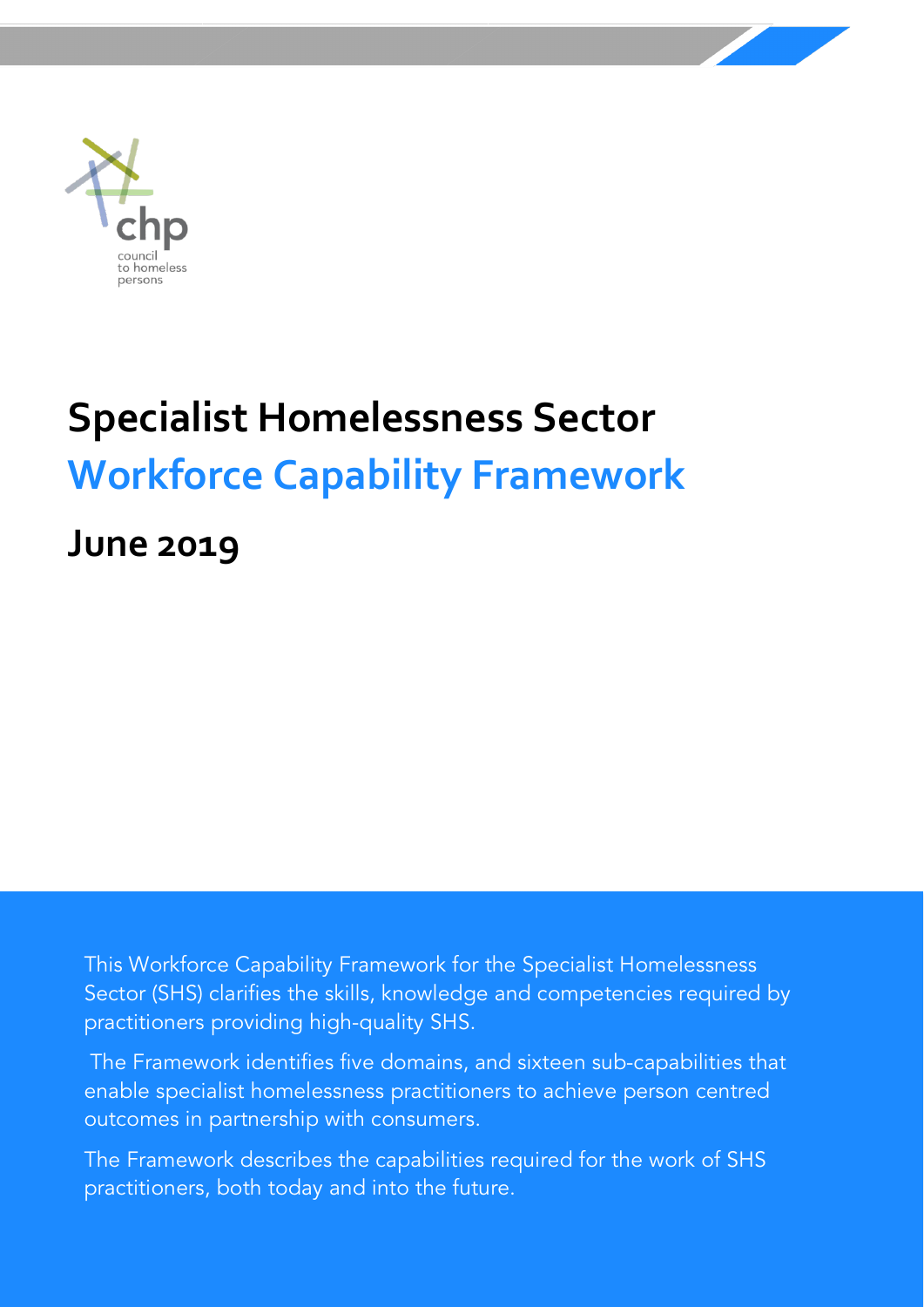# **Contents**

| Overview of the Specialist Homelessness Sector Workforce Capability Framework  3     |  |
|--------------------------------------------------------------------------------------|--|
|                                                                                      |  |
|                                                                                      |  |
|                                                                                      |  |
| Figure 1: Domains and supporting capabilities for SHS practitioners.  6              |  |
|                                                                                      |  |
| 1.1 Knows and applies the standards, rules and commitments under which SHS funded    |  |
| 1.2 Is aware of available housing and support options for consumers 10               |  |
| 1.3 Establishes and maintains professional relationships and networks 11             |  |
|                                                                                      |  |
| 2.1 Understands the structural causes, pathways into, and impacts of homelessness 12 |  |
|                                                                                      |  |
|                                                                                      |  |
|                                                                                      |  |
|                                                                                      |  |
|                                                                                      |  |
|                                                                                      |  |
|                                                                                      |  |
|                                                                                      |  |
|                                                                                      |  |
|                                                                                      |  |
|                                                                                      |  |
|                                                                                      |  |
|                                                                                      |  |
|                                                                                      |  |
|                                                                                      |  |
|                                                                                      |  |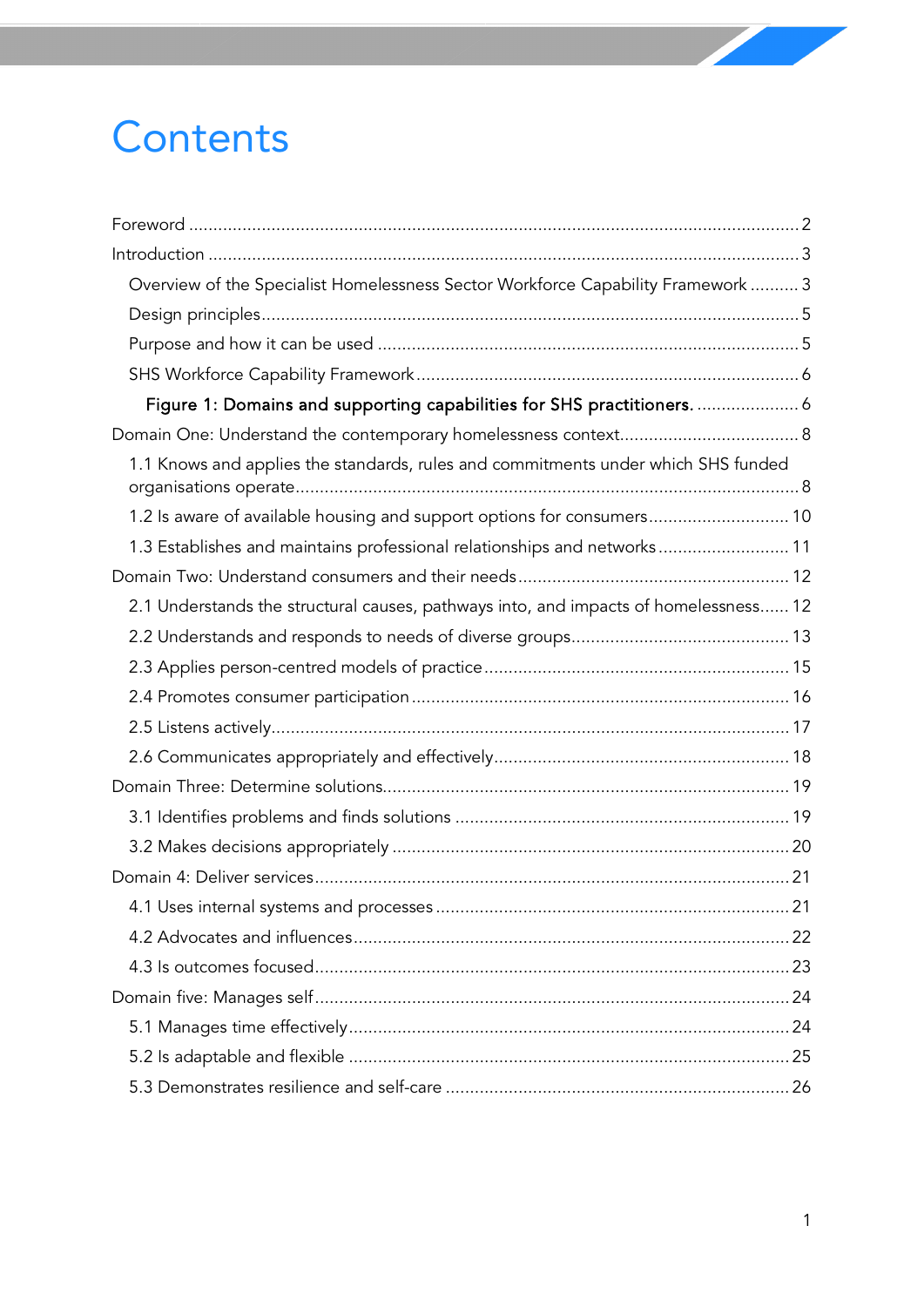# <span id="page-2-0"></span>Foreword

The community services sector delivers essential services to improve the wellbeing, health and safety of vulnerable Victorians. These services span a range of settings and include Aboriginal Community Controlled Organisations, Community Housing Organisations, Children and Family Services, Specialist Homelessness Services, and additional service provision in disability, family violence, mental health, and alcohol and other drugs.

Community service organisations are operating in a rapidly changing environment which requires their workforces to build capabilities and quality to enable and drive sector reforms. The workforce vision of the Department of Health and Human Services (the department) is for a strong and effective health and human services workforce that is respected and supported to excel in:

- their practice
- their partnerships
- service delivery and improvement
- their contributions to better outcomes for Victorians.

In response to the 10-Year Community Services Industry Plan and to support their sectors to meet complex challenges, sector peak bodies - the Centre for Excellence in Child and Family Welfare, Community Housing Industry Association Victoria and the Council to Homeless Persons (CHP) - have worked in partnership with their respective members and the department to develop sector Transition Plans for the next four years. All three Transition Plans identified the requirement to develop and implement sector capability frameworks to support workforce capacity building.

The Workforce capability and training project (the Project) responds to Priority 2 in the Community Services Industry Plan, which calls for a statewide approach for building workforce capability to plan and respond more effectively to the challenges presented by the changing external environment. Funded by the department, the Project supports community service sectors to work together to identify the required workforce capabilities, to identify any gaps in current workforce capabilities and to deliver consistency in the respective workforce capability frameworks.

To support the Project the sector peaks leveraged collective resources and relationships and worked together to develop their workforce capability frameworks. Modelled on the department's Housing Practice Capability Framework, amongst others, the workforce capability frameworks developed by the sector peaks ensure a degree of consistency across the community services sector which will assist the identification of the core, shared and unique capabilities across workforces and provide evidence of any new, unmet capabilities within or across workforces.

The delivery of workforce capability frameworks through this Project and their implementation in the sector will assist organisations and workers to identify required workforce development, education and/or training for community service sector roles. The analysis of the workforce capability frameworks will inform future workforce policy direction and provide an evidence base to leverage opportunities for future training.

> Workforce Education and Training Reform, System Intelligence and Analytics Department of Health and Human Services, 2019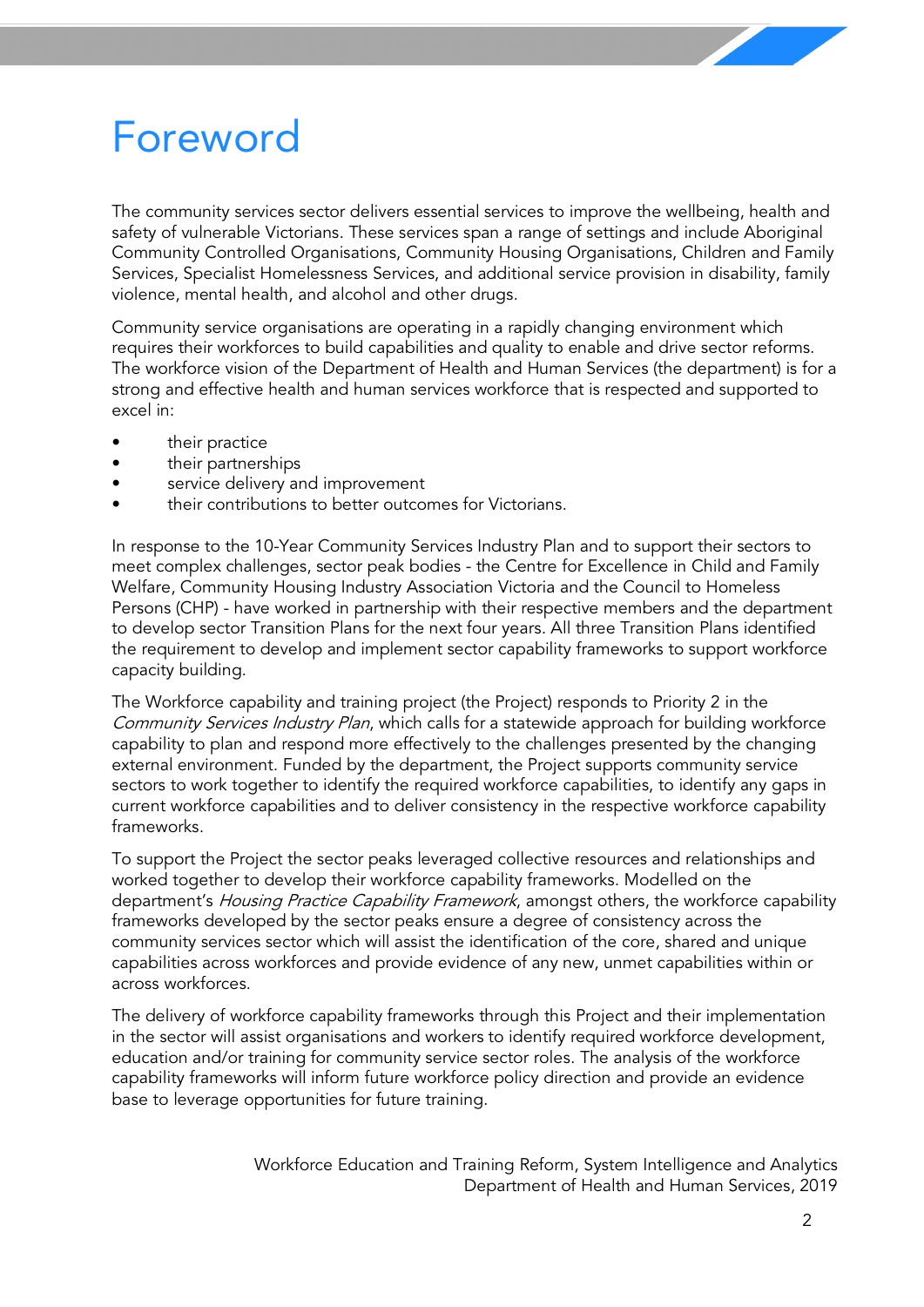# <span id="page-3-0"></span>Introduction

## <span id="page-3-1"></span>Overview of the Specialist Homelessness Sector Workforce Capability Framework

The Specialist Homelessness Sector (SHS) has a proud history of supporting Victorians, at risk of or experiencing homelessness. The sector is recognised as a vital safety net for people experiencing the greatest disadvantage.

Homelessness services in Victoria work to provide:

- access to safe, secure and affordable housing;
- the support needed to help people overcome the barriers to keeping a home; and
- connections to the physical, personal and community resources that foster a sense of belonging.

Safe and secure housing is fundamental to health and well-being. It is foundational to people's capacity to participate in work and community activities, as well as underpinning the care of dependent children.

From the advent of the Supported Accommodation Assistance Program (SAAP) in 1985, SHS have been funded, essentially to provide crisis and transitional housing and support responses. The National Partnership Agreement on Homelessness (NPAH) funding from 2009, provided the opportunity for parts of the SHS to trial and demonstrate the effectiveness of the range of contemporary best practice including housing first, rapid rehousing and early intervention to prevent tenancy loss. The capacity to implement contemporary service models has also been augmented through important investments by Victorian governments.

The SHS is made up of approximately 131 organisations with CHP estimating there are approximately 2000 effective full-time positions funded by the department.

The SHS workforce is currently funded to provide three key functions:

Initial Assessment and Planning (IAP) – triaging people who present for support and providing immediate assistance (CHP estimates this makes ups approximately five per cent of workforce);

Support – assistance for people to identify and access housing and other support and resources (approximately 90 per cent of workforce); and

Tenancy Management – property maintenance and rent collection activities related to Transitional Housing Management (approximately five per cent of workforce).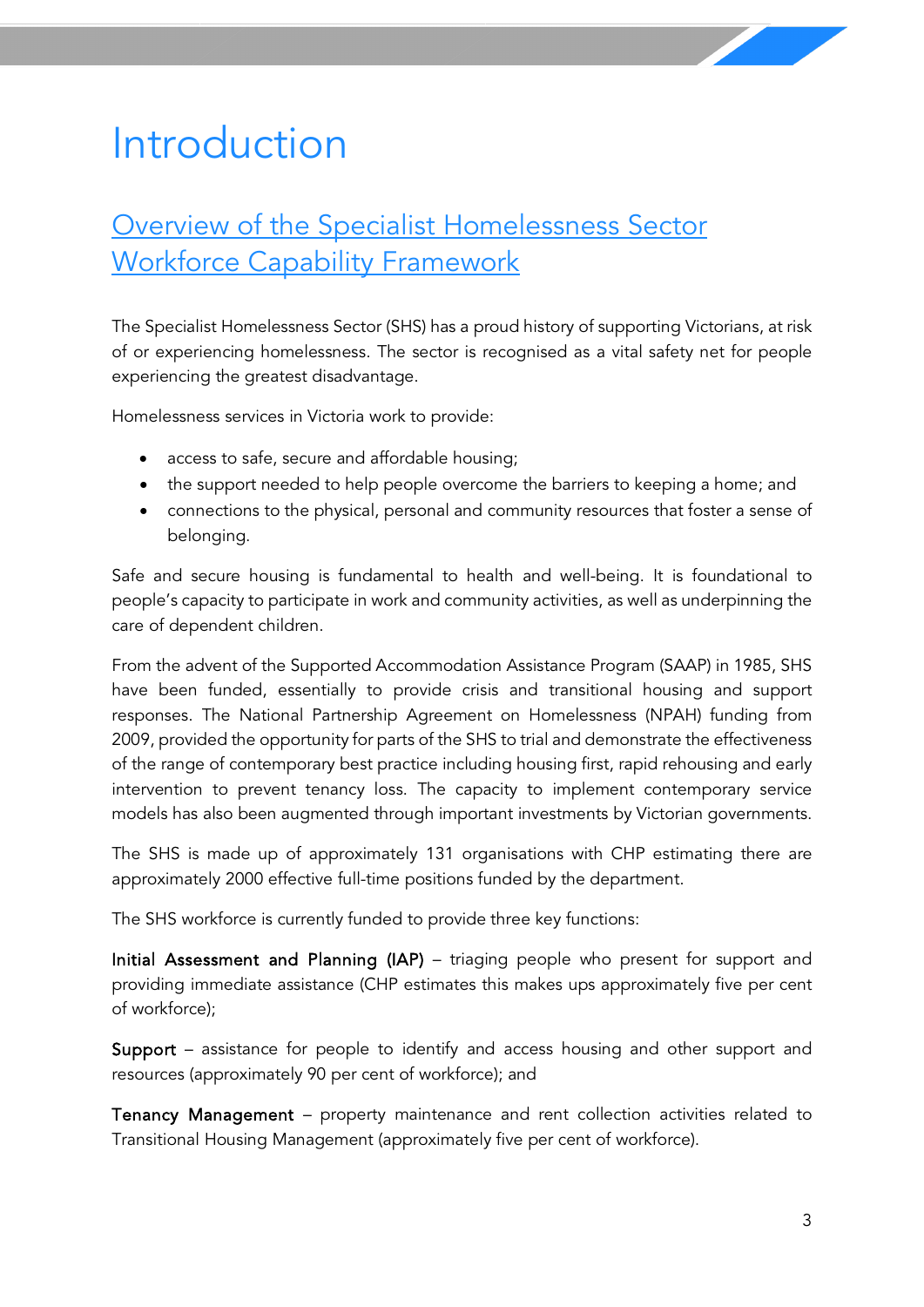The SHS Workforce Capabilities Framework covers these three functions and is focused on staff who deliver direct service to consumers, up to and including advanced practitioners and Team Leaders. It is not designed to cover middle or senior management.

For SHS staff delivering Tenancy Management activities, the *Community Housing Workforce* [Capability Framework](https://chiavic.com.au/projects/workforce-capability/?mc_cid=c373272644&mc_eid=f35a4dadee) developed by Community Housing Industry Association Victoria (CHIA Vic) is an excellent resource specifically addressing capabilities related to the management of social housing.

The [Responding to Family Violence Capability Framework](https://w.www.vic.gov.au/system/user_files/Documents/fv/Responding%20to%20Family%20Violence%20Capability%20Framework.pdf) includes the SHS workforce in Tier two: Workers in core support services or intervention agencies. Considering the significant intersection between homelessness and family violence, practitioners and their managers might also consider the five capabilities outlined in Responding to Family Violence Capability Framework:

- Engaging effectively with those accessing services
- Identifying and assessing family violence risk
- Managing risk and prioritising safety
- Providing effective services
- Advocating for legislative, policy and practice reform.

The [Specialist Homelessness Sector Transition Plan \(2018-2022\): Building a path to our future](https://chp.org.au/wp-content/uploads/2018/10/Specialist-Homelessness-Sector-Transition-Plan-2018-2022.pdf) [SHS \(the Plan\)](http://chp.org.au/specialist-homelessness-sector-transition-plan-2018-2022/), released in 2018, was designed to assist the SHS, both as organisations and as a workforce. The Plan builds on our sector's strengths and identifies the preparation needed to deliver the contemporary suite of services, to meet growing demand and complexity, and to achieve effective outcomes. A priority goal of the SHS Transition Plan was to develop a Workforce Capability Framework for the Specialist Homelessness Sector to clarify the skills, knowledge and competencies required by practitioners to provide highquality specialist homelessness services.

The development of the SHS Workforce Capability Framework (the framework) has been informed by:

- Consultations undertaken throughout the development of the SHS Transition Plan
- Consultations with consumers
- CHP's Housing Focused Support Guides
- Contemporary research and evidence
- The [North and West Metropolitan Homelessness](http://www.nwhn.net.au/admin/file/content2/c7/Client%20Participation%20Guide_1329808697989.pdf) Local Area Service Network and [Southern Homelessness Services Networks](https://docs.wixstatic.com/ugd/776f42_15f5509ee8cd41a184817b37f696992c.pdf) consumer participation strategies
- Sector feedback on drafts of the Framework

The development of the framework was overseen by the department and the SHS Transition Plan Governance Structures - the Executive Advisory Group, the Workforce Development Working Group and the Organisational Readiness Working Group.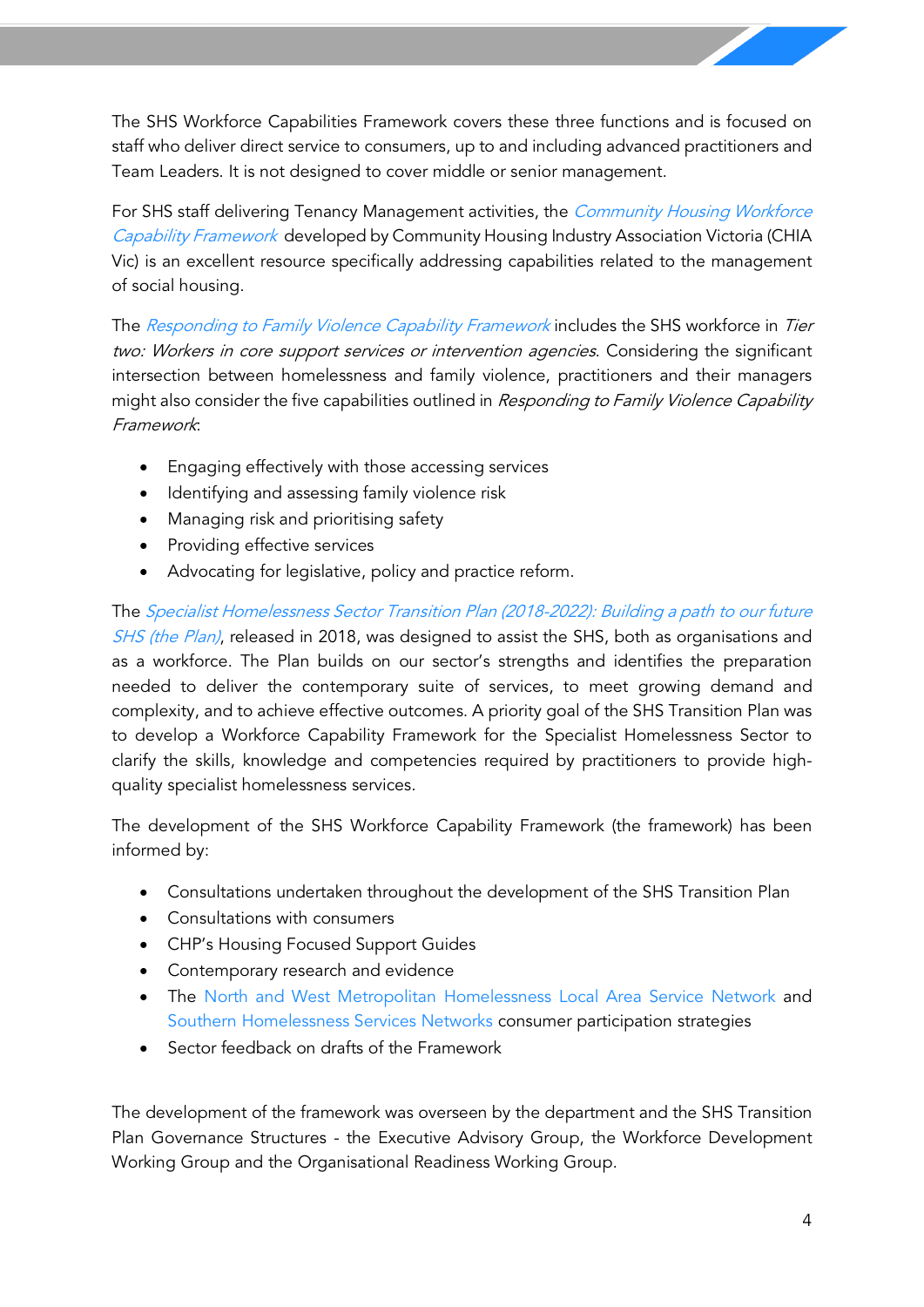

## <span id="page-5-0"></span>Design principles

The SHS Workforce Capability Framework utilises five design principles: <sup>[1](#page-5-2)</sup>

- 1. Tailored the framework outlines capabilities that are specific to the role of practitioners working in the SHS, while also maintaining relevance for staff working across the community sector.
- 2. Current and future work the framework describes the capabilities required for the work of SHS practitioners today and as anticipated over the next two to three years.
- 3. Contemporary practice the framework describes the capabilities required to conduct work in line with contemporary practice.
- 4. Best practice incorporates evidenced based capabilities and behaviours required to provide high quality specialist homelessness services.
- 5. Aligned with reforms across the community services sector the capabilities identified are reflective of those needed to deliver ongoing reforms across the community services sector.

## <span id="page-5-1"></span>Purpose and how it can be used

The framework can be used to:

- Clarify the expectations of practitioners
- Support the recruitment of new staff by articulating required knowledge, skills and attributes
- Identify and develop learning and professional development opportunities to enhance practitioner skills
- Support supervision and annual performance planning and reviews with staff
- Identify or assess the strengths or performance of an individual or a team, to enable the sharing of 'best practice' across the sector.

<span id="page-5-2"></span> <sup>1.</sup> Adapted from: Department of Health and Human Services, 2018, Housing Practice Capability Framework, Department of Health and Human Services, Melbourne.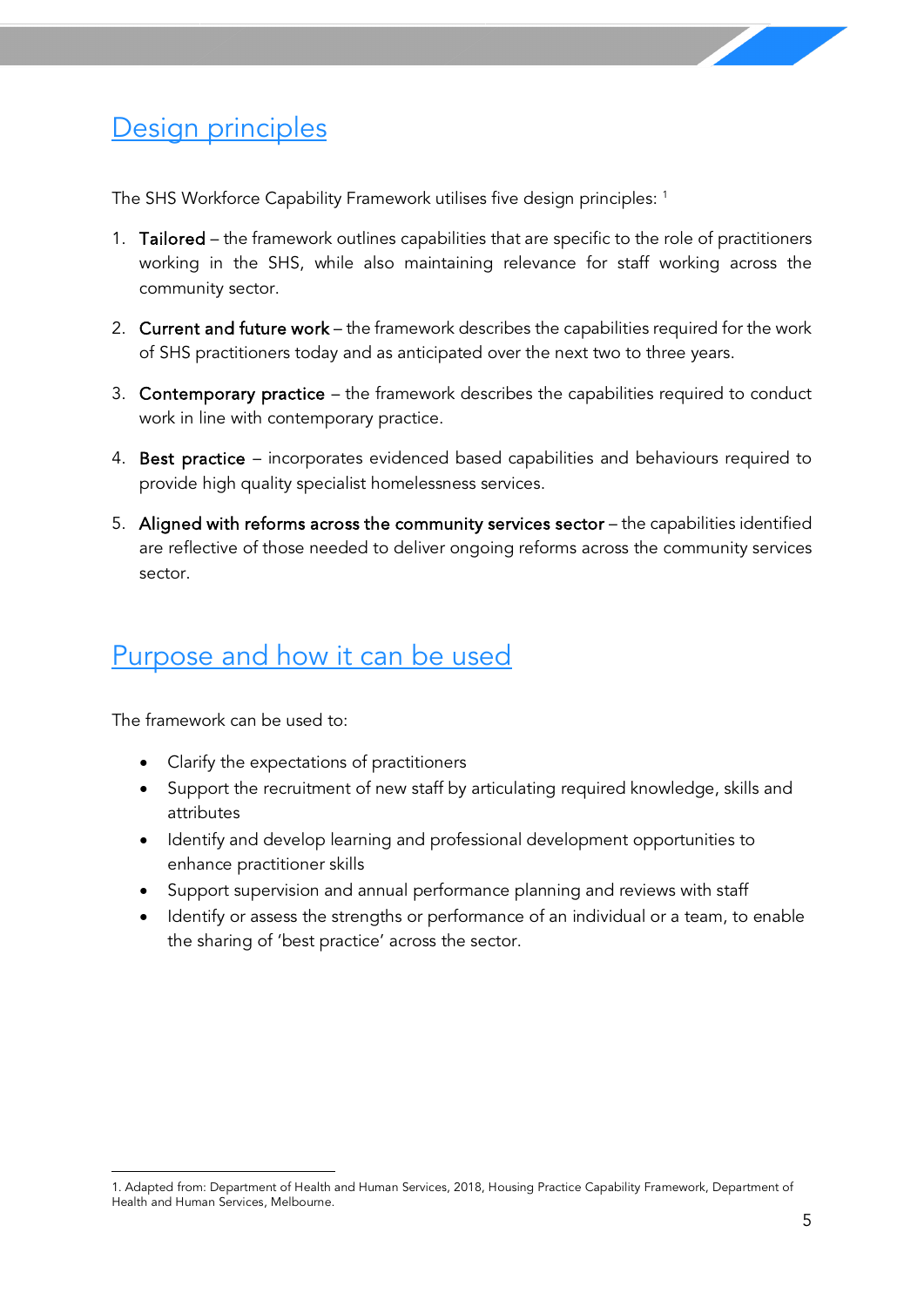## <span id="page-6-0"></span>**SHS Workforce Capability Framework**

To provide a high quality service to consumers, staff working in Victoria's Specialist Homelessness Sector (SHS) must:

- 1. Understand the contemporary homelessness context
- 2. Understand consumers and their needs
- 3. Determine solutions
- 4. Deliver services
- 5. Manage self [2](#page-6-2)

Each domain comprises several capabilities that enable specialist homelessness staff to achieve the objectives of that domain of work (Figure 1). The domains and capabilities combine to form the capability framework for the SHS in Victoria. '



<span id="page-6-1"></span>Figure 1: Domains and supporting capabilities for SHS practitioners.

<span id="page-6-2"></span> <sup>2.</sup> Department of Health and Human Services, 2018, Housing Practice Capability Framework, Department of Health and Human Services, Melbourne.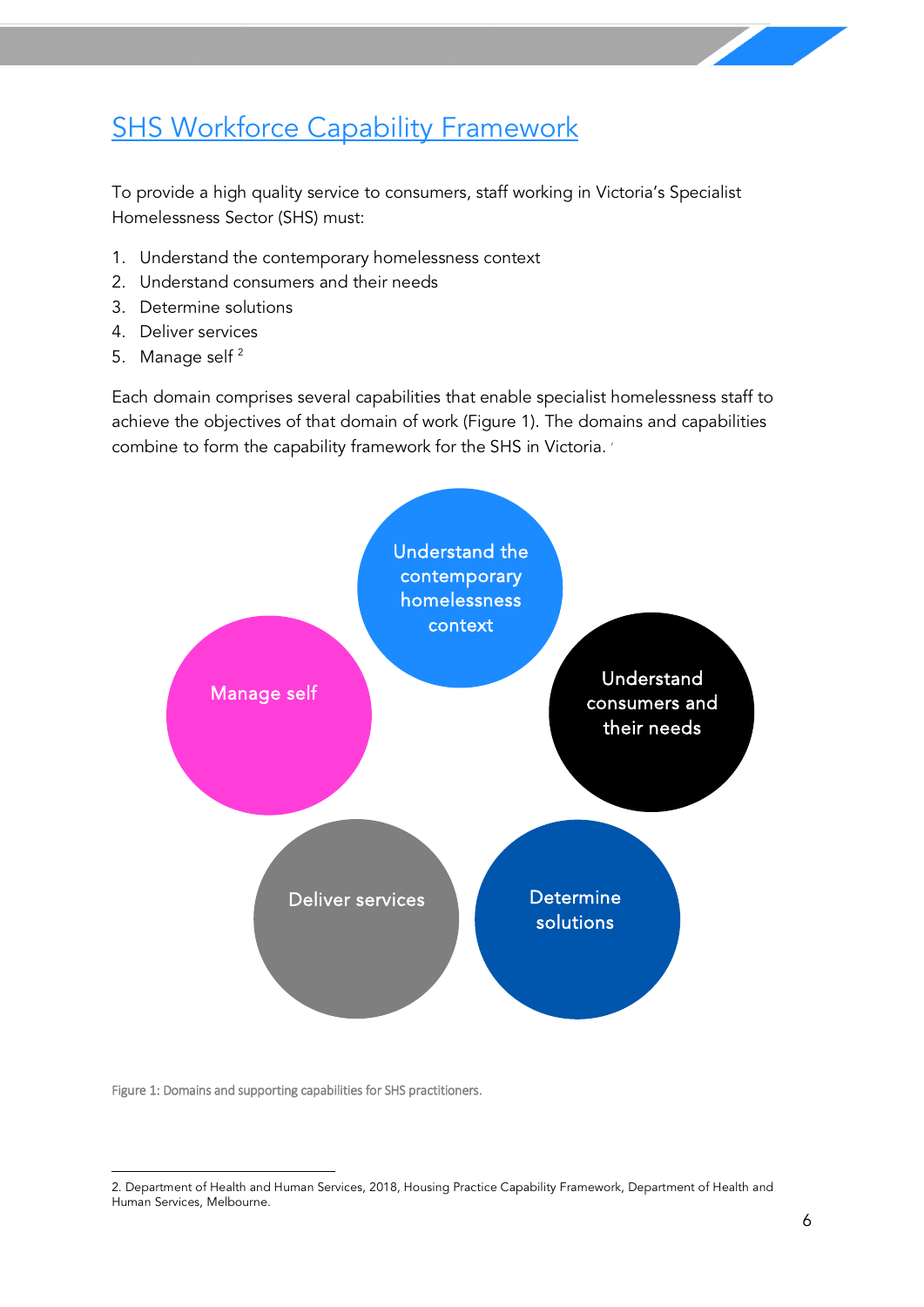Table 1. Domains and supporting capabilities for SHS practitioners.

| <b>Supporting capabilities</b>                                      |                                                                                                                       |                                                                                |                                                                                  |                                       |                     |                                                  |  |  |
|---------------------------------------------------------------------|-----------------------------------------------------------------------------------------------------------------------|--------------------------------------------------------------------------------|----------------------------------------------------------------------------------|---------------------------------------|---------------------|--------------------------------------------------|--|--|
| <b>Understand</b><br>the<br>contemporary<br>homelessness<br>context | Knows and applies<br>the standards, rules<br>and commitments<br>under which SHS<br>funded<br>organisations<br>operate | Is aware of<br>available<br>housing and<br>support<br>options for<br>consumers | Establishes<br>and<br>maintains<br>professional<br>relationships<br>and networks |                                       |                     |                                                  |  |  |
| Understand<br>consumers<br>and their<br>needs                       | Understands the<br>structural causes,<br>pathways into, and<br>impacts of<br>homelessness                             | Understands<br>and<br>responds to<br>the needs of<br>diverse<br>groups         | Applies<br>person-<br>centred<br>models of<br>practice                           | Promotes<br>consumer<br>participation | Listens<br>actively | Communicates<br>appropriately<br>and effectively |  |  |
| <b>Determine</b><br>solutions                                       | Identifies problems<br>and finds solutions                                                                            | Makes<br>decisions<br>appropriately                                            |                                                                                  |                                       |                     |                                                  |  |  |
| <b>Deliver</b><br>services                                          | Uses internal<br>systems and<br>processes                                                                             | Advocates<br>and<br>influences                                                 | Is outcomes<br>focused                                                           |                                       |                     |                                                  |  |  |
| Manage self                                                         | Manages time<br>effectively                                                                                           | Is adaptable<br>and flexible                                                   | Demonstrate<br>s resilience<br>and self-care                                     |                                       |                     |                                                  |  |  |

The framework has three proficiency levels. Each level of proficiency assumes competence at the preceding level.

Foundational – practitioners new to the SHS

Emergent – more experienced practitioners

Leading – advanced practitioners including team leaders.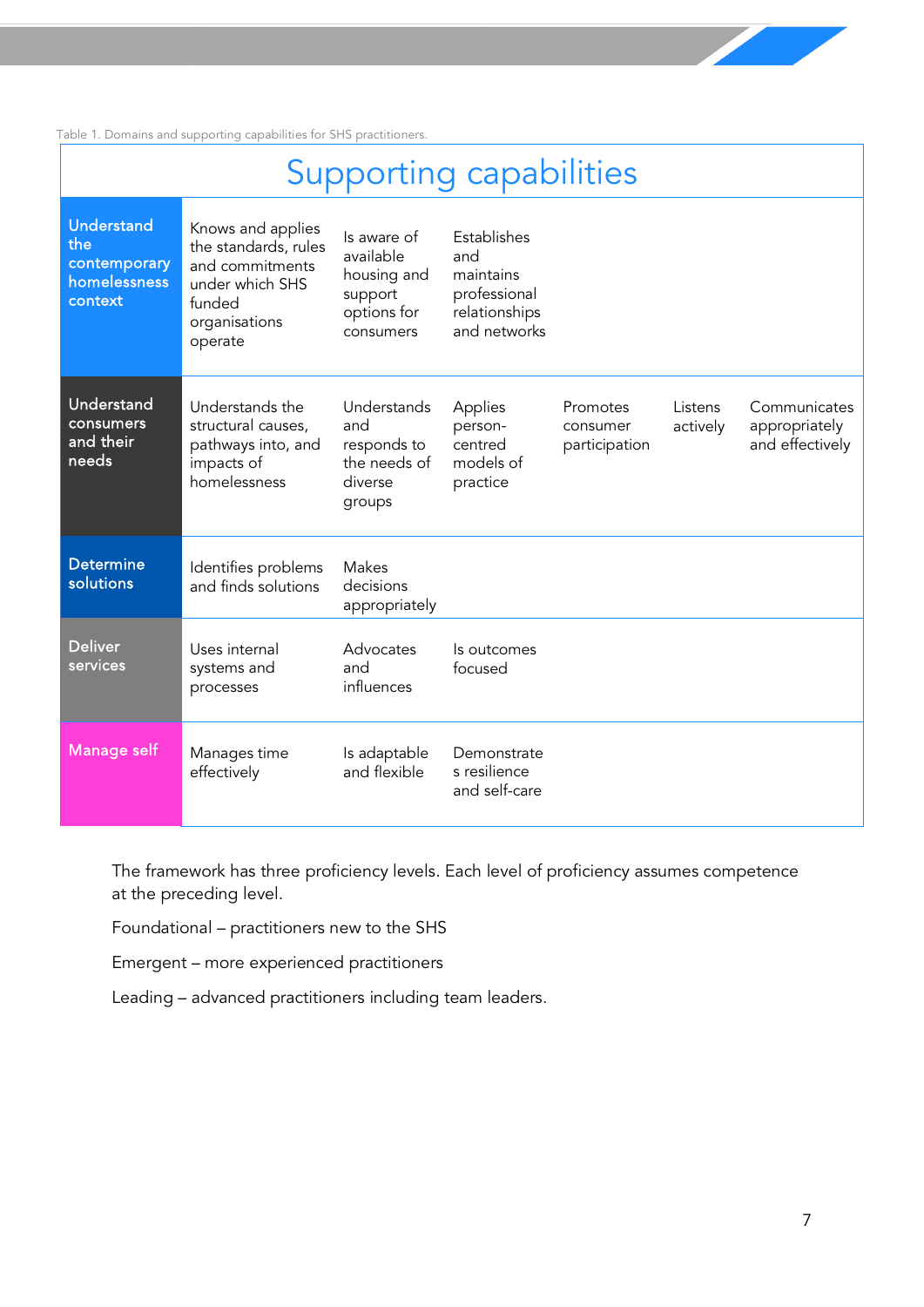# <span id="page-8-0"></span>Domain One: Understand the contemporary homelessness context

Consumers accessing the SHS come to a service seeking expert advice and assistance about housing situations that they are unable to resolve by themselves. Consumers may be experiencing homelessness or a housing crisis for the first time, or may have had repeat experiences of housing instability. Practitioners must be able to confidently assist consumers to navigate a service system with which they may be unfamiliar, or even deeply suspicious due to the experiences they have had in the past when seeking support. To competently meet the needs of consumers accessing the SHS, and to work towards the achievement of positive outcomes, a practitioner working in the SHS needs to:

- know and apply the standards, rules and commitments under which SHS funded organisations operate
- be aware of the services available and referral pathways
- establish and maintain relationships with relevant service providers and community organisations.

## <span id="page-8-1"></span>1.1 Knows and applies the standards, rules and commitments under which SHS funded organisations operate

Practitioners in the SHS have an understanding of the policy and context of the SHS. They are familiar with Human Services Standards, relevant legislation and policies and guidelines that underpin their work. They utilise this knowledge to make informed decisions in their practice in order to deliver high quality and ethical services to consumers.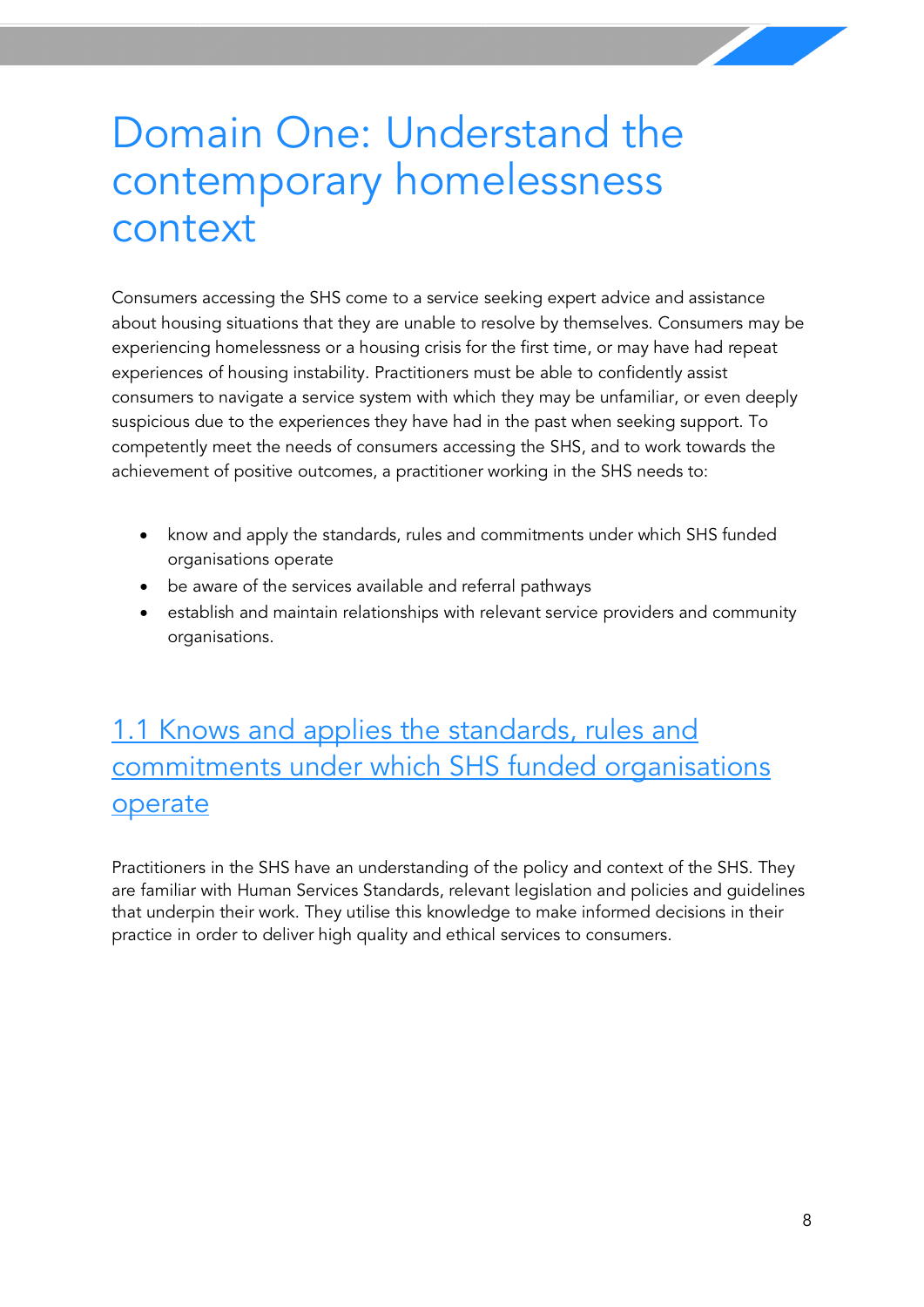Table 2. Knows and applies the standards, rules and commitments under which SHS funded organisations operate

### Foundational Emergent Leading

- Has basic knowledge of Human Services Standards, relevant legislation, policies and guidelines that relate to providing Specialist Homelessness **Services**
- Identifies personal knowledge gaps and demonstrates readiness to access additional information or seek guidance
- Is willing to be directed to relevant information or professional development opportunities that relate to changes in Human Services Standards and relevant legislation, policies and guidelines that relate to providing Specialist Homelessness Services
- Has a clear understanding of internal organisational policies and procedures
- Seeks advice in relation to safely balancing the interests of the consumer, organisation and community
- Has a sound understanding of Human Services Standards, relevant legislation, policies and guidelines that relate to providing Specialist Homelessness **Services**
- Has a good understanding of complex guidelines and applies with discretion
- Is aware of any relevant changes to Human Services Standards, relevant legislation, policies and guidelines that relate to providing Specialist Homelessness Services
- Is confident in aligning own practice to support internal organisational policies and procedures
- Safely balances the interests of the consumer, organisation and community
- Possesses detailed subject matter on Human Services Standards, relevant legislation, policies and guidelines that relate to providing Specialist Homelessness Services and draws on this detailed knowledge to create unconventional solutions to complex problems
- Provides advice and guidance to staff on matters of Human Services Standards and relevant legislation, policies and guidelines that relate to providing Specialist Homelessness Services, particularly in complex and ambiguous circumstances
- Aligns practice guidance and tools to respond to changes to Human Services Standards, relevant legislation, policies and guidelines that relate to providing Specialist Homelessness Services and is aware of additional training requirements of staff
- Acts effectively as a point of contact for stakeholder management when complex or challenging matters arise
- Mentors and monitors staff to safely balance the interests of the consumer, organisation and community and ensures staff are working in safe environments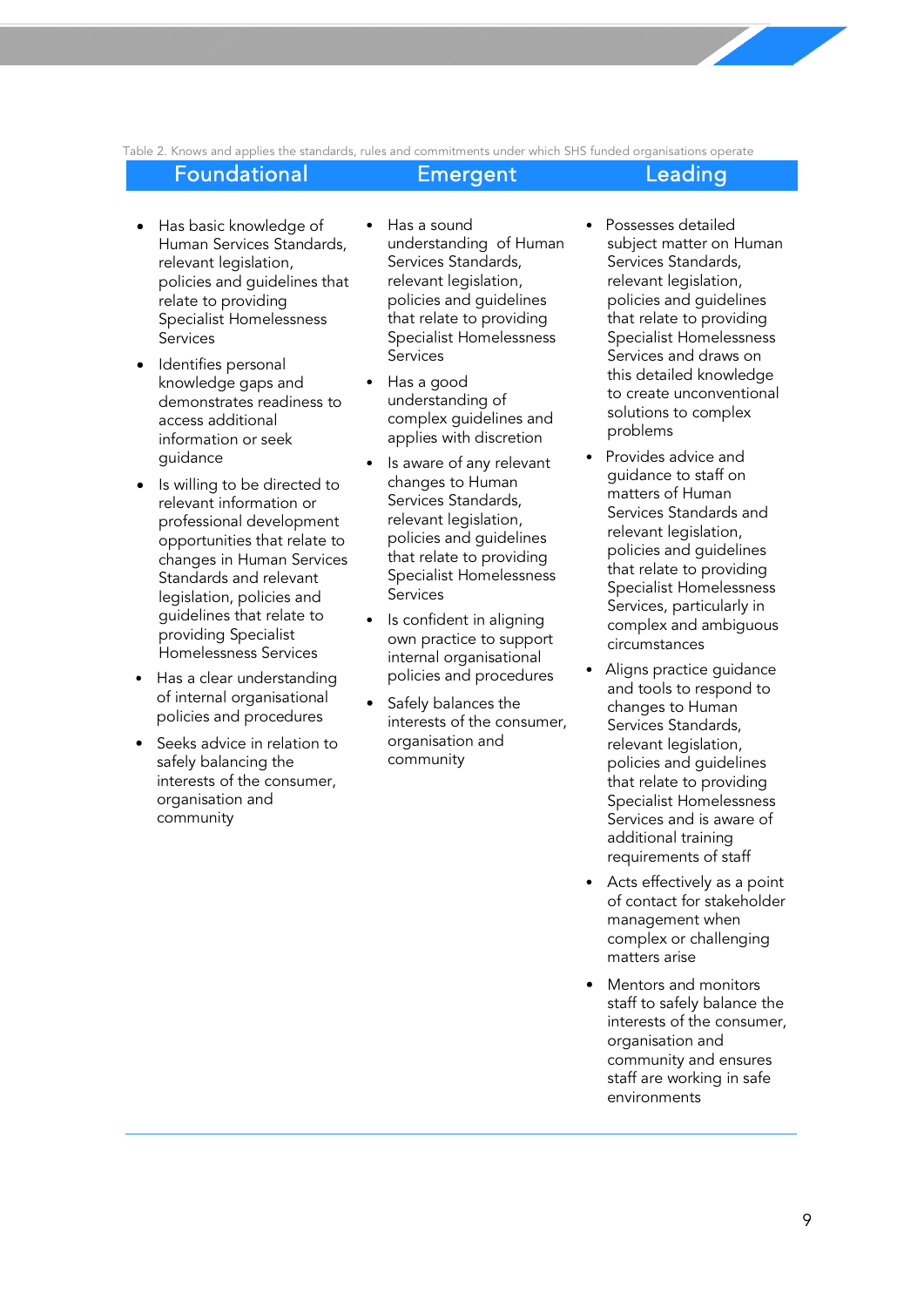## <span id="page-10-0"></span>1.2 Is aware of available housing and support options for consumers

To assist consumers to gain and maintain housing, practitioners are required to have a welldeveloped knowledge of the potential housing and various support options available both within and external to their own organisation.

Table 3. Is aware of available housing and support options for consumers

### Foundational Emergent Leading

- Demonstrates an understanding of and can articulate to consumers the opportunities and limitations of services
- Demonstrates an understanding of and can articulate to consumers other support services that are available in that region

offered by own organisation

- Demonstrates an understanding of and can articulate to consumers the various housing options that are available
- Facilitates links with mainstream and specialist community services e.g. mental health, disability, drug and alcohol, family violence
- Has a clear understanding of eligibility guidelines in own program and external programs
- Demonstrates strong familiarity with and can articulate to consumers the opportunities and limitations of services offered by own organisation
- Demonstrates strong familiarity with and can articulate to consumers and facilitate access to other support services that are available in their region
- Demonstrates strong familiarity with housing options and can articulate to consumers the opportunities and challenges across each area
- Provides active referrals to a range of community services organisations e.g. mental health, disability, drug and alcohol, family violence
- Identifies and advocates for positive consumer outcomes within the constraints of available resources
- Develops innovative programs and adapts existing program requirements to best respond to the housing and support needs of consumers
- Supports other staff members in identifying relevant housing and support options
- Shares best-practice examples across staff and organisation
- Provides expert advice to staff around working within the constraints of available resources, to identify and advocate for positive consumer outcomes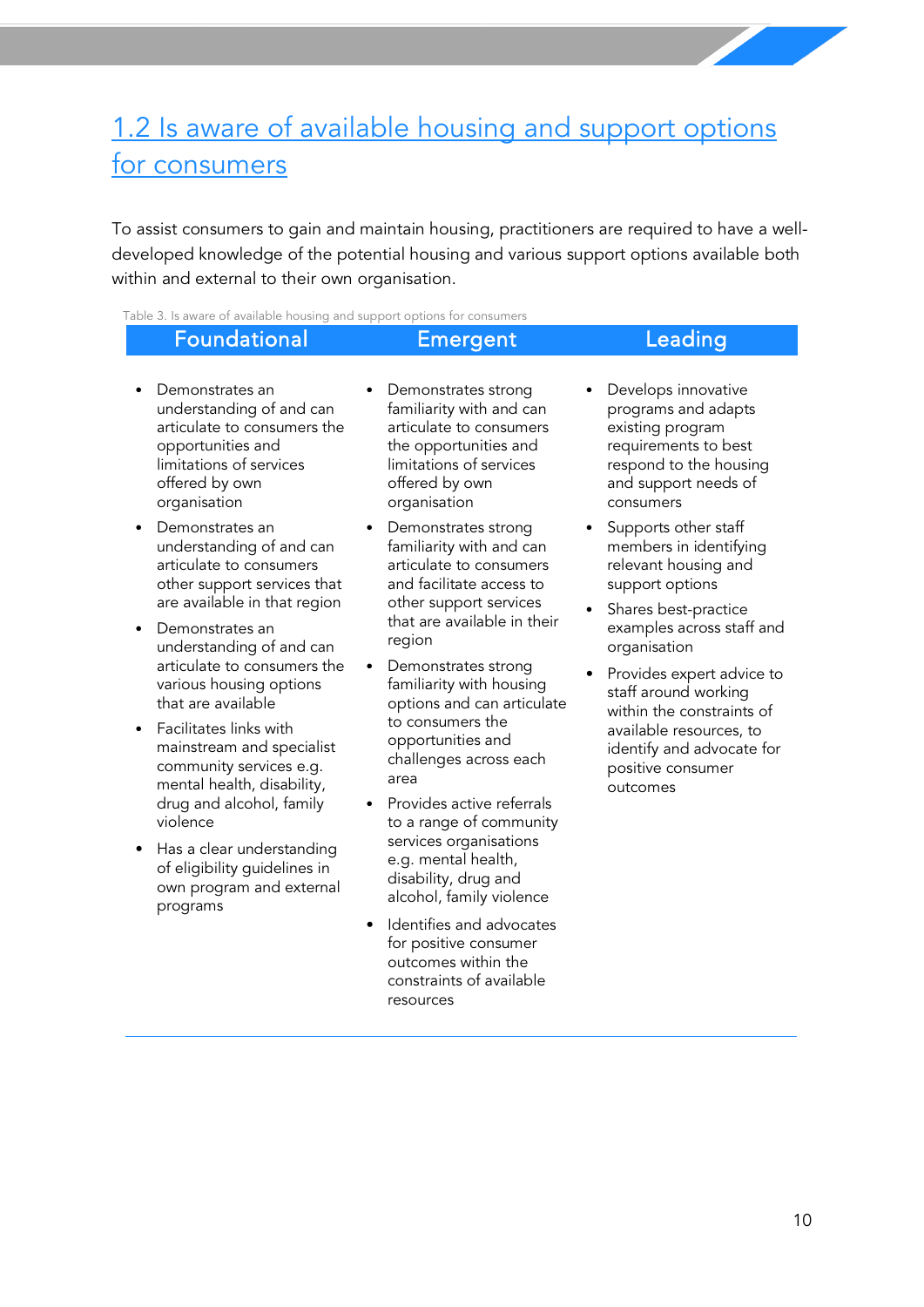## <span id="page-11-0"></span>1.3 Establishes and maintains professional relationships and networks

To ensure consumers receive supports to assist them to resolve homelessness and maintain housing, practitioners establish and maintain strategic professional relationships and networks. Practitioners utilise these relationships and networks to support consumers to access appropriate services, provide appropriate referrals, seek secondary consultation and work collaboratively with other service providers.

Table 4. Establishes and maintains professional relationships and networks

| Foundational                                                                                                                            | Emergent                                                                                                                                            | Leading                                                                                                                                                                |
|-----------------------------------------------------------------------------------------------------------------------------------------|-----------------------------------------------------------------------------------------------------------------------------------------------------|------------------------------------------------------------------------------------------------------------------------------------------------------------------------|
| • Works to develop<br>relationships with other<br>service providers and<br>specialists                                                  | Identifies gaps in services<br>and finds ways to bridge<br>this gap<br>Proactively and                                                              | Develops strong working<br>٠<br>relationships with external<br>service providers as a<br>representative of the                                                         |
| • Has an understanding of<br>relevant information sharing<br>legislation and seeks advice<br>and support from a<br>supervisor to comply | appropriately shares with<br>and requests relevant<br>information about<br>consumers in line with<br>legislative requirements<br>and organicational | organisation<br>• Provides expert advice to staff<br>around sharing and<br>requesting information about<br>consumers in relation to<br>information charing logiclation |

- Participates in multi-service discussions about consumer support needs
- Utilises professional networks and follows established protocols
- Actively participates in case conferences
- and organisational policies and procedures.
- Facilitates coordination between services
- Develops and maintains own professional networks
- Can run/chair case conferences, assign responsibilities and monitor if agreed actions have been completed
- information sharing legislation and practice guidelines
- Takes a lead in service coordination through relationship building and proactive information sharing for the benefit of consumers
- Is skilled in running/chairing case conferences, assigning responsibilities and monitoring if agreed actions have been completed
- Strategically develops and maintains professional networks and practice protocols to strengthen programs and service offered to consumers
- Provides mentoring and guidance on contemporary homelessness practice across the organisation
- Recognises when service partnerships should be formalised to improve service responsiveness to consumers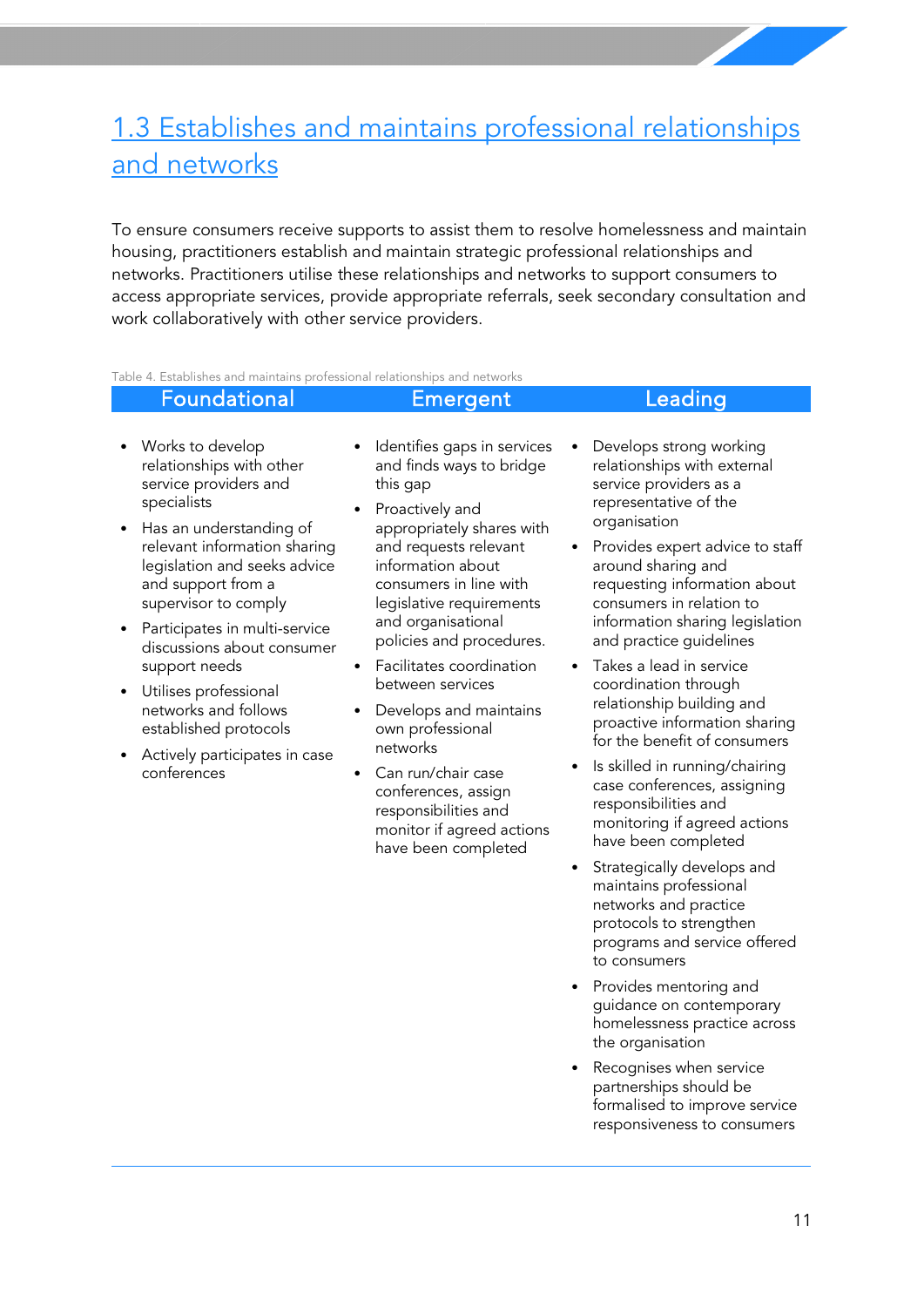# <span id="page-12-0"></span>Domain Two: Understand consumers and their needs

To appropriately engage and support consumers accessing the SHS, practitioners must have a detailed understanding of the people they are supporting and effective methods of providing support. A practitioner successful in this domain:

- understands the structural causes, pathways into, and impacts of homelessness
- understands and responds to the needs of diverse groups
- applies person-centred models of practice
- promotes consumer participation
- listens actively
- communicates appropriately and effectively.

### <span id="page-12-1"></span>2.1 Understands the structural causes, pathways into, and impacts of homelessness

A well-developed understanding of the pathways into and impacts of homelessness underpins the services delivered by practitioners in the SHS. Practitioners use this knowledge to support and tailor their engagement with consumers and to determine the most appropriate housing and support options.

Table 5. Understands the structural causes, pathways into, and impacts of homelessness

|           | Table 5. Understands the structural causes, pathways into, and impacts of homelessness                          |           |                                                                                                                 |  |                                                                                                                                     |  |  |  |
|-----------|-----------------------------------------------------------------------------------------------------------------|-----------|-----------------------------------------------------------------------------------------------------------------|--|-------------------------------------------------------------------------------------------------------------------------------------|--|--|--|
|           | <b>Foundational</b>                                                                                             |           | <b>Emergent</b>                                                                                                 |  | Leading                                                                                                                             |  |  |  |
| ٠         | Understands the relationship<br>between homelessness,<br>disadvantage and wellbeing<br>and competently responds |           | Has a comprehensive<br>understanding of<br>disadvantage and<br>decreased wellbeing                              |  | Provides mentoring to staff<br>around reducing the impact of<br>disadvantage and decreased<br>wellbeing when delivering             |  |  |  |
| $\bullet$ | Is aware of pathways into<br>homeless                                                                           | ٠         | Competently considers and<br>attempts to reduce the                                                             |  | services<br>Provides mentoring to staff                                                                                             |  |  |  |
| $\bullet$ | Understands the impact of<br>trauma                                                                             |           | interplay between<br>structural causes of and<br>personal pathways into<br>homeless when delivering<br>services |  | around reducing the interplay<br>between structural causes of<br>and personal pathways into<br>homeless when delivering<br>services |  |  |  |
| $\bullet$ | Understands the importance<br>of safe and stable housing                                                        |           |                                                                                                                 |  |                                                                                                                                     |  |  |  |
| $\bullet$ | Prioritises housing while<br>working to resolve a period<br>of housing crisis or                                | $\bullet$ | Provides services in a<br>trauma informed manner<br>Ensures consumers have                                      |  | Creates trauma informed<br>environments for consumers<br>and staff                                                                  |  |  |  |
|           | homelessness                                                                                                    |           | access to community<br>resources that support<br>resettlement and                                               |  | Designs or actively seeks out<br>programs or partnerships that<br>support the provision of                                          |  |  |  |
| $\bullet$ | Supports stabilisation and<br>resettlement in housing                                                           |           |                                                                                                                 |  |                                                                                                                                     |  |  |  |
|           | Participates in local initiatives<br>that respond to the structural                                             |           | stabilisation<br>Actively engages with local                                                                    |  | housing and resettlement and<br>stabilisation                                                                                       |  |  |  |
|           | causes of homelessness                                                                                          |           | initiatives that respond to                                                                                     |  | Douglang and loads local                                                                                                            |  |  |  |

initiatives that respond to the structural causes of

homelessness

• Develops and leads local initiatives that respond to the structural causes of homelessness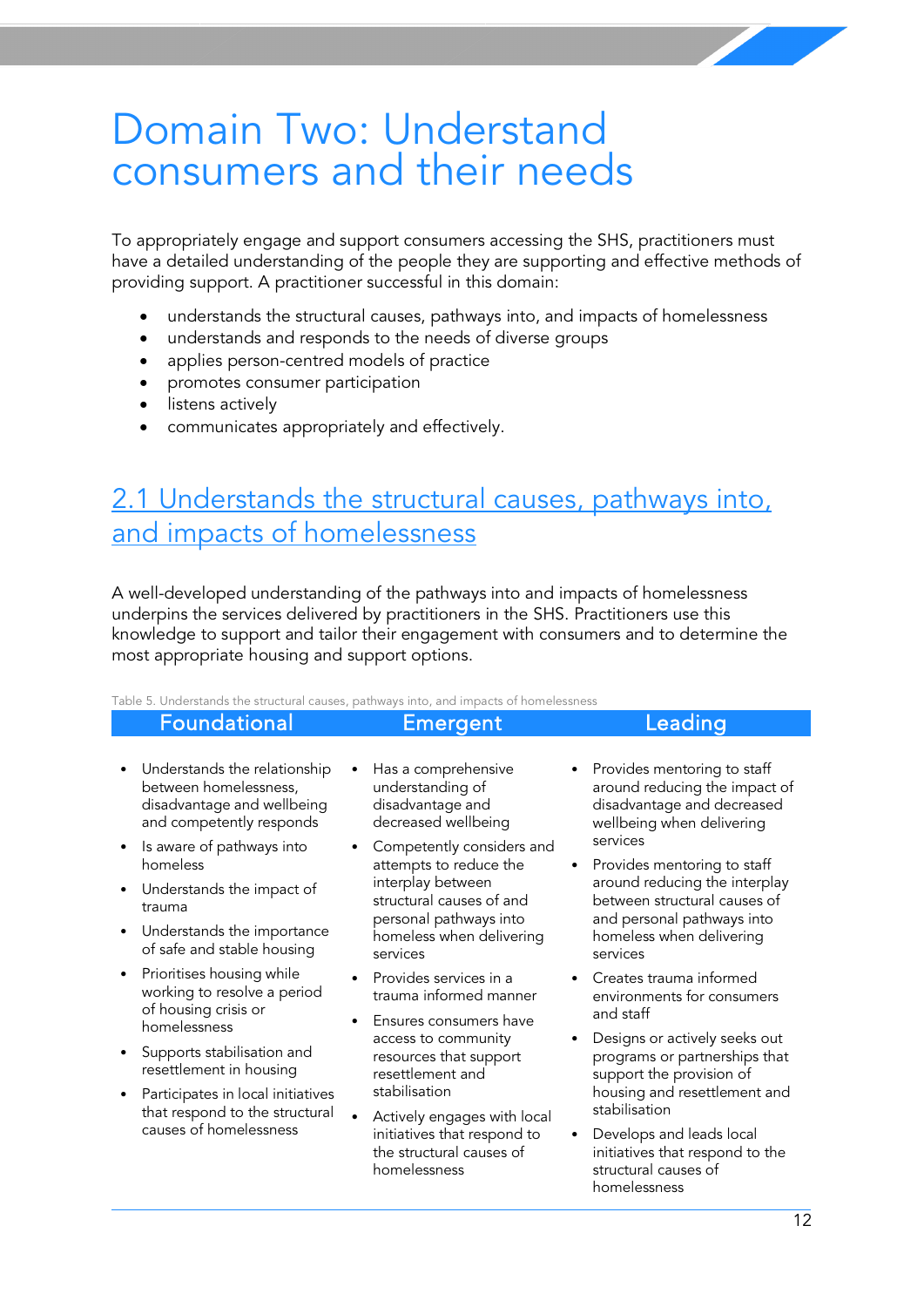## <span id="page-13-0"></span>2.2 Understands and responds to needs of diverse groups

Homelessness is an experience that can affect anyone, with some groups and communities more likely to be affected than others. Children, victim survivors of Family Violence, lesbian, gay, bisexual, transgender, and other sexual and gender minorities (LGBTIQ+) consumers, Aboriginal and/or Torres Strait Islander Australians, Culturally and Linguistically Diverse (CALD) Australians, migrants, refugees and consumers with a disability are all at increased risk of experiencing homelessness. In addition, these groups will often have support needs about which SHS workers may require additional knowledge or need access to networks to support the provision of effective intervention.

These consumers may also require additional support to disclose their needs or require additional assistance in understanding their rights. Effectively responding to diverse groups may require workers to communicate in ways that are different to usual, to support consumers to be engaged and to appreciate some aspects of their situation. Finally, families containing or comprised of diverse consumer groups may be relatively disempowered and/or have some challenging family dimensions, and staff may need to tactfully challenge some behaviours to support less empowered members of the family.

Table 6. Understands and responds to needs of diverse groups

#### Foundational Emergent Leading

- Recognises that some diverse groups and communities may have additional needs
- Recognises that some members of diverse groups and communities may have difficulty in fully understanding their situation
- Understands that consumer needs can vary within the family unit and recognises each family member
- Recognises that diverse groups and communities are likely to have links to other support services and incorporates these into case-planning and service delivery
- Has knowledge about intersection with elements of legislation in relation to diverse groups and communities
- Proactively supports consumers in diverse groups and communities to discuss their additional needs and works towards achieving satisfactory outcomes in these areas
- Uses a variety of effective communication strategies and resources to facilitate consumers' understanding their situations, and demonstrates to consumers that their voice has been heard
- Demonstrates a commitment to service delivery to each consumer as an individual and takes time to facilitate each member of the family unit to identify support goals, appropriate to that person's situation and informed by best practice
- Works to strengthen processes within organisation/s to ensure diverse groups and communities receive equitable service, embeds this within own practice and supports colleagues to meet the needs of these groups
- Uses a broad range of resources and networks to collaborate with and empower diverse groups and communities to build shared understanding and buy-in for outcomes
- Works to facilitate each family member feeling empowered to contribute to outcomes
- Acts confidently, but tactfully as an advocate for needs of dependent children or those with disability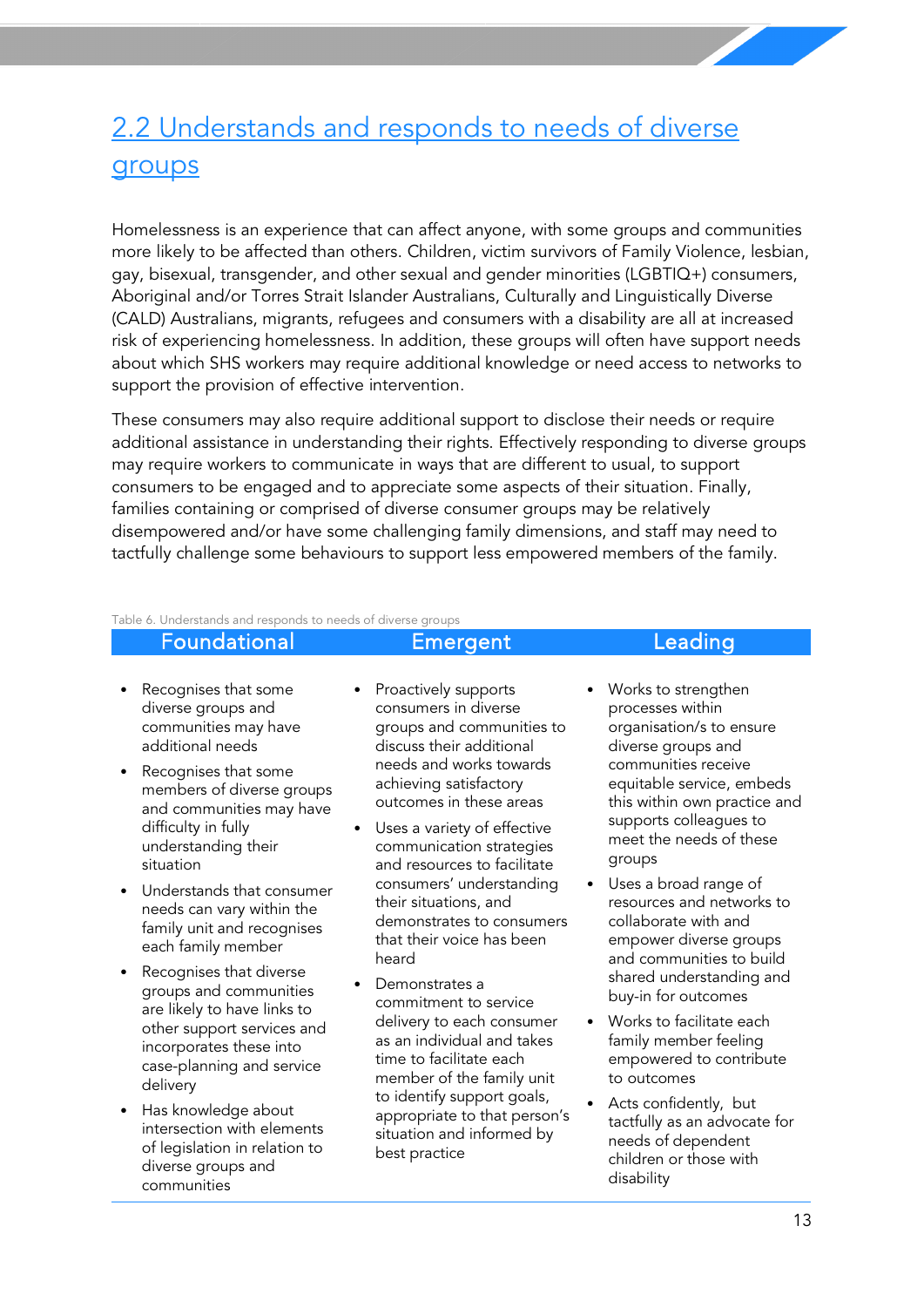### Foundational Emergent Leading

- Understands that additional training may be required to effectively provide best practice support to diverse groups and communities
- Is aware that reflective practice can facilitate diverse groups and communities receiving good support
- Is aware of additional assessments and other resources that may help to identified needs of diverse consumers and communities
- Demonstrates commitment, in partnership with consumers, to collaborating across services and external stakeholders who are providing support to diverse groups and communities
- Demonstrates working knowledge of legislation and policy relating to diverse groups and communities
- Demonstrates commitment to professional development, with a focus on improving service to diverse groups and communities
- Consistently utilises assessments tailored to the needs of diverse groups and communities where appropriate
- Continually updates knowledge about available resources relevant to working with diverse consumers and communities
- Works to strengthen relationships between support services working with diverse groups and communities and proactively seeks collaborative networking opportunities
- Maintains links with relevant peak bodies and training organisations to actively seek out and promote professional development opportunities related to working with diverse groups and communities
- Works to strengthen processes within organisation/s to facilitate all members of the presenting family unit, including children, receiving appropriate assessment and are having their individual needs met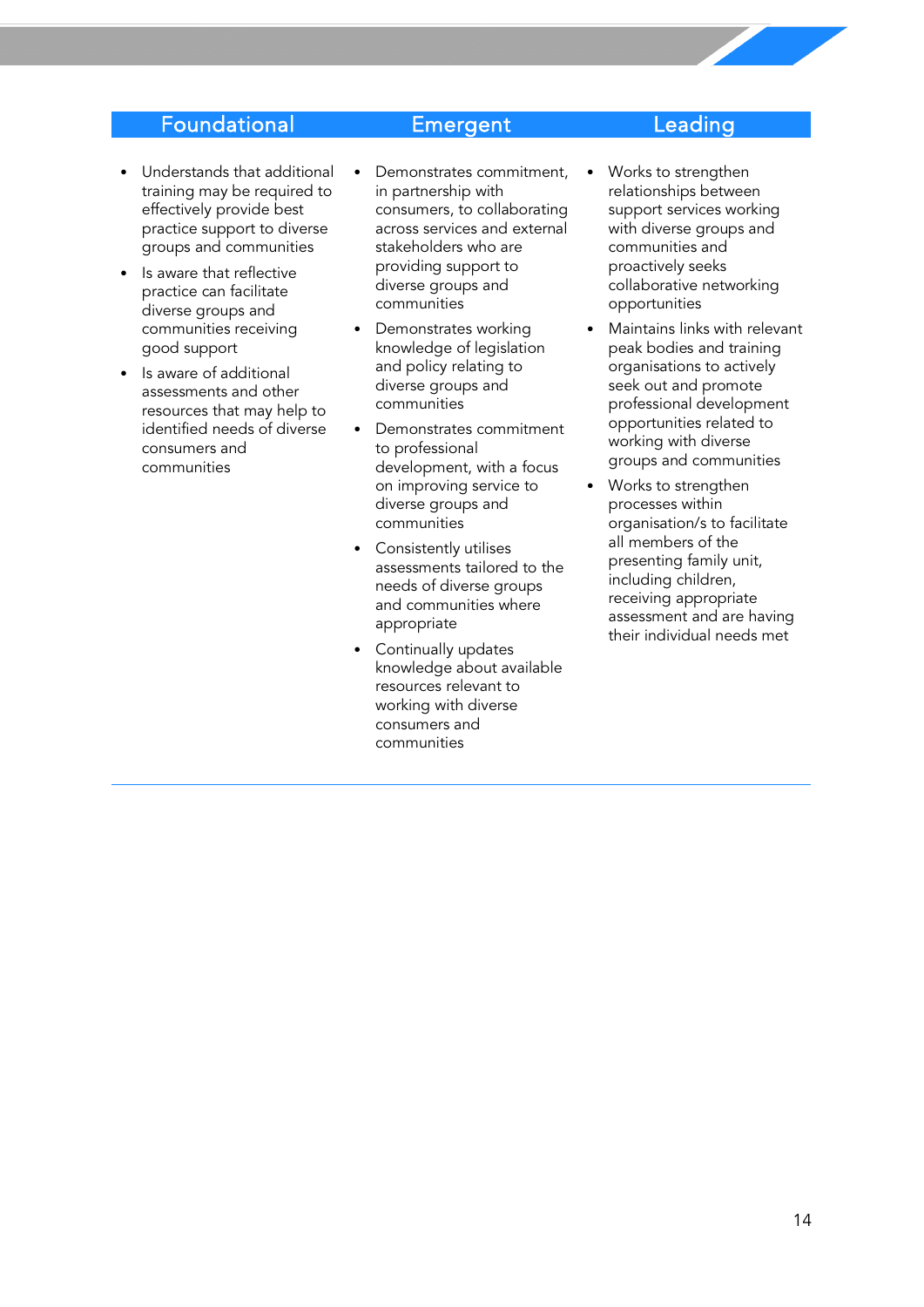## <span id="page-15-0"></span>2.3 Applies person-centred models of practice

Person-centred models of practice locate consumers as experts in their own lives. They enable consumers to participate in key decisions and in the design and delivery of SHS services. Practitioners in the SHS deliver person-centred models of practice by ensuring unique, flexible and timely responses to each consumer's needs.

#### Table 7. Applies person-centred models of practice

#### Foundational Emergent Leading

#### • Conducts needs, risk and vulnerability assessments in line with legislative requirements and organisational policies and procedures to identify consumers' strengths, and immediate safety, housing and support needs

- Is aware of holistic services, beyond that provided by own organisation, in partnership with the consumer
- Understands the need for cultural competency and works towards building an understanding of how to speak and work with diverse consumers and seeks secondary consultation as required
- Understands that consumers are experts about their own lives, and uses this information when undertaking assessment and exploring housing and support options
- Understands the need to create unique, flexible and timely responses to each consumer's needs
- Works with other services and practitioners to respond to all important elements of the consumer's life
- Leads practice in relation to needs, risk and vulnerability assessments in line with legislative requirements and organisational policies and procedures
- Works collaboratively to coordinate services to provide an integrated service, in partnership with the consumer
- Confidently considers situations, activities, decisions and outcomes from the perspective of how people from different ethnic, religious or social identifications might see them
- Locates consumers firmly as experts about their own lives, and uses this to role model to other practitioners this way of engaging with and supporting consumers
- Creates unique, flexible and timely responses to each consumer's needs
- Provides holistic and integrated responses considering all important elements of the consumer's life

• Develops and embeds processes that support consistency and good

practice in assessment

- Actively seeks out and delivers holistic and integrated responses considering all important elements of the consumer's life
- Provides advice and guidance to other staff about culturally competent practice
- Develops and embeds practice which centres consumers as experts, and supports workers to partner with consumers
- Supports other staff to creates unique, flexible and timely responses to each consumer's needs
- Develops holistic models of practice within an organisation, and promotes integrated responses to housing crisis and homelessness to other staff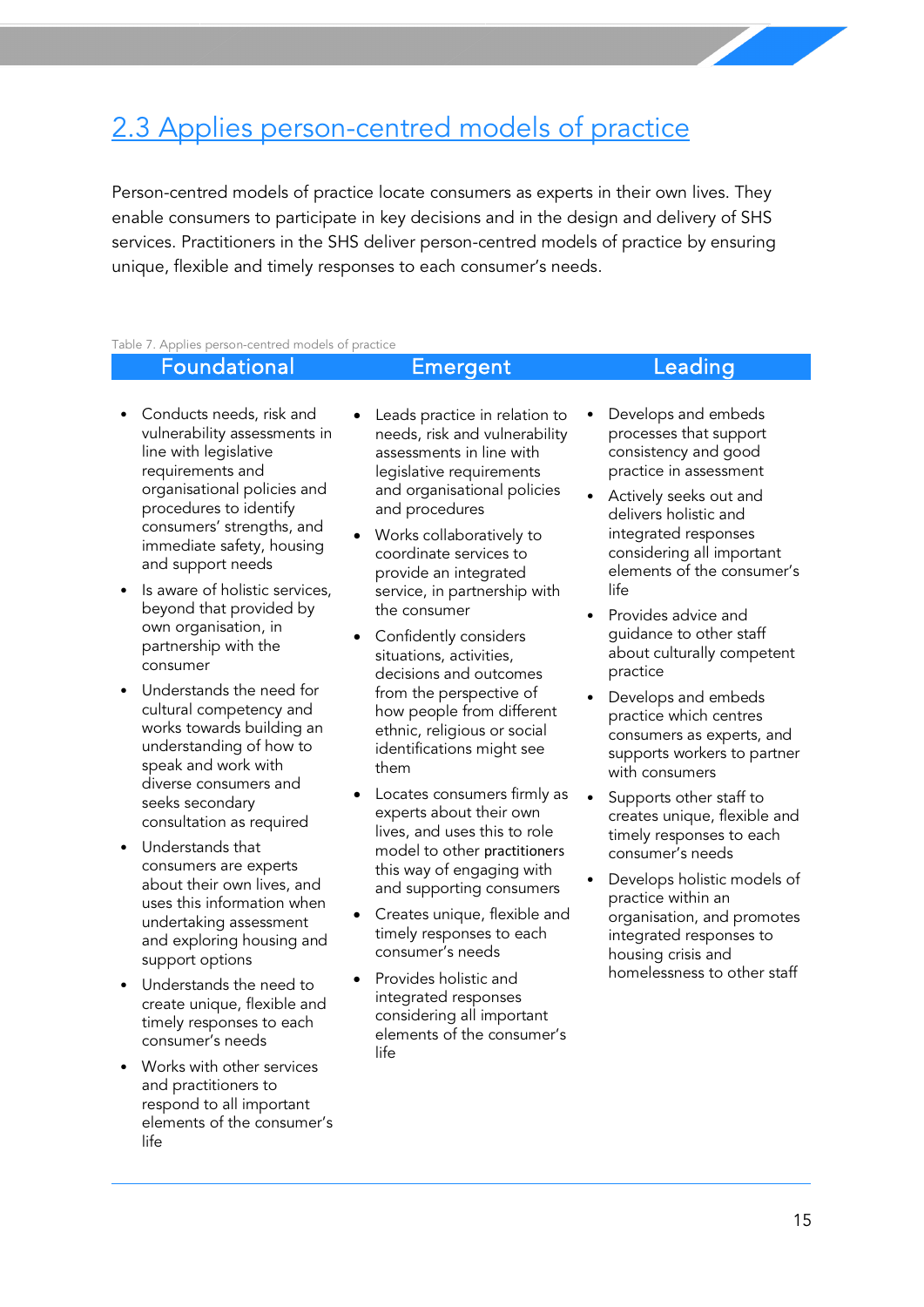### <span id="page-16-0"></span>2.4 Promotes consumer participation

It is increasingly recognised that consumers must be at the heart of all service design and delivery decision making, if the SHS is to implement effective interventions to produce outcomes which meet consumer needs. Practitioners seek to enhance consumer participation in the design, delivery, review and governance of services in order to improve service quality, engagement and satisfaction.

Table 8. Promotes consumer participation

### Foundational Emergent Leading

- Understands and uses the principles of consumer participation and encourages engagement in system and service design
- Enables consumers to partner in planning
- Responds to feedback from consumers about services offered and provided by the organisation
- Understands the principles of consumer participation and creates opportunities for consumers to engage in system and service design
- Creates opportunities to provide consumers with options to make decisions and increase their sense of empowerment
- Partners well with consumers and actively seeks feedback from consumers about services offered and provided by the organisation
- Develops systems that actively encourage and promote consumer participation in system and service design
- Consistently finds opportunities to partner with consumers to provide consumers with options to make decisions and increase their sense of empowerment
- Develops mechanisms to capture and respond to formal and informal feedback from consumers about services offered and provided by the organisation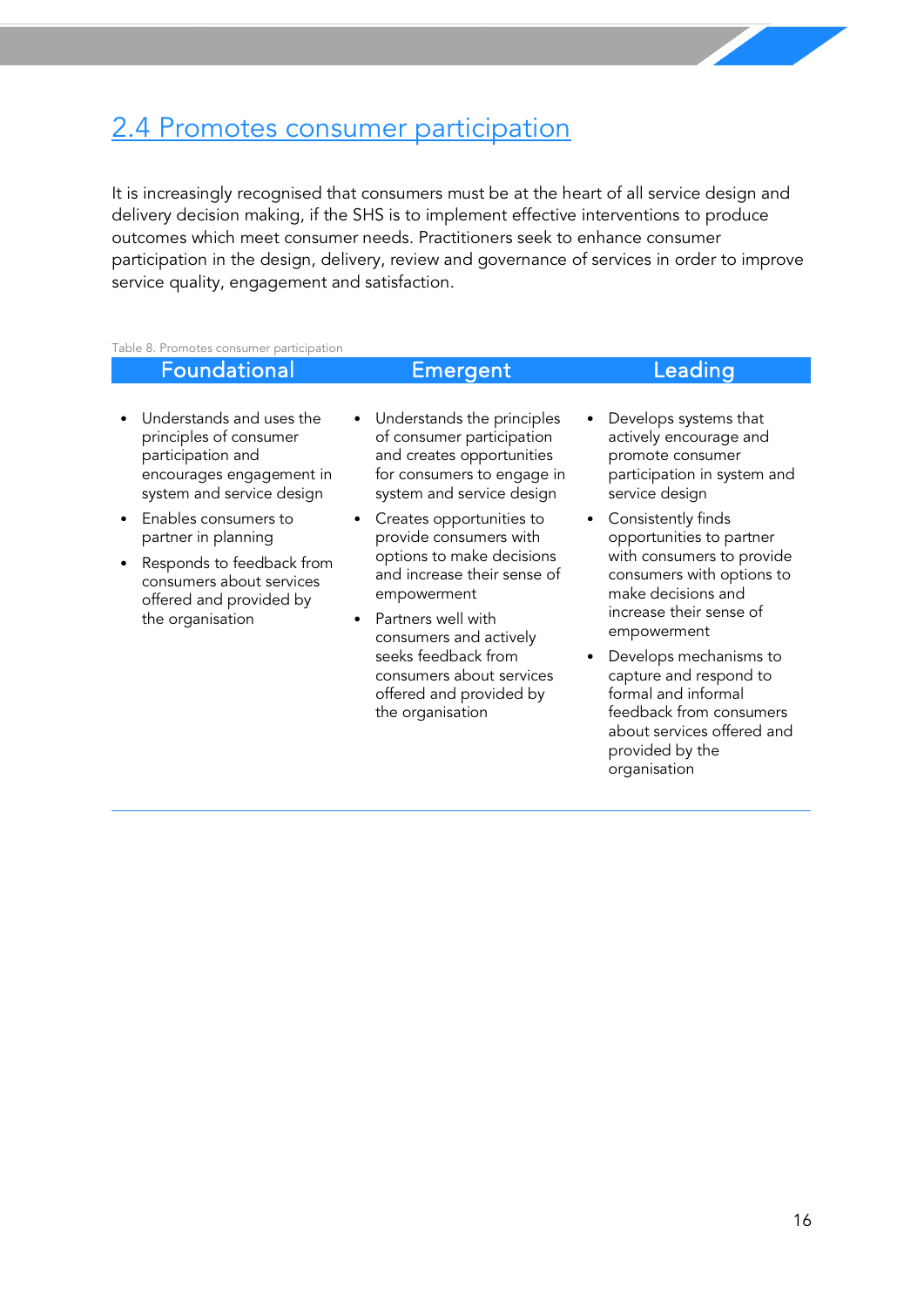## <span id="page-17-0"></span>2.5 Listens actively

Active listening skills allow consumers to tell their stories in an environment that is nonjudgmental, compassionate and empathic. These skills allow consumers to have their experiences acknowledged and can, with the engagement processes, assist in building trust between the consumer and practitioner.

#### Table 9. Listens actively Foundational Emergent Leading • Asks open ended questions that allow consumers the opportunity to express themselves Actively works to avoid making personal judgements about a consumer and to avoid acting or communicating in a manner that expresses judgement Understands the need to express empathy to consumers in complex or difficult circumstances • Understands the need to exercise patience when working with consumers • Works to identify when a • Creates time and space for consumers to speak and be heard and demonstrates non-verbally that they are listening • Works with a range of consumers from a range of backgrounds without making personal judgements • Regularly expresses genuine empathy to consumers • Works patiently with consumers in complex or challenging circumstances • Has a clear understanding of when a consumer has crossed a boundary and Provides guidance to other staff about expressing empathy, creating a 'space' for consumers to speak and demonstrating patience when working with consumers in complex or challenging situations Expert at working with consumers in complex or challenging situations without expressing any judgement Expert at expressing empathy for consumers in complex or challenging situations Supervises and coaches staff to work in a nonjudgemental manner

- Supervises and coaches staff to actively listen and when to remove themselves from a situation
- Supervises and coaches staff to listen actively

consumer has crossed a boundary and active listening is no longer an appropriate course of action

Acknowledges the challenges faced by consumers

active listening is no longer an appropriate course of action

• Provides feedback to consumers that demonstrates they are being heard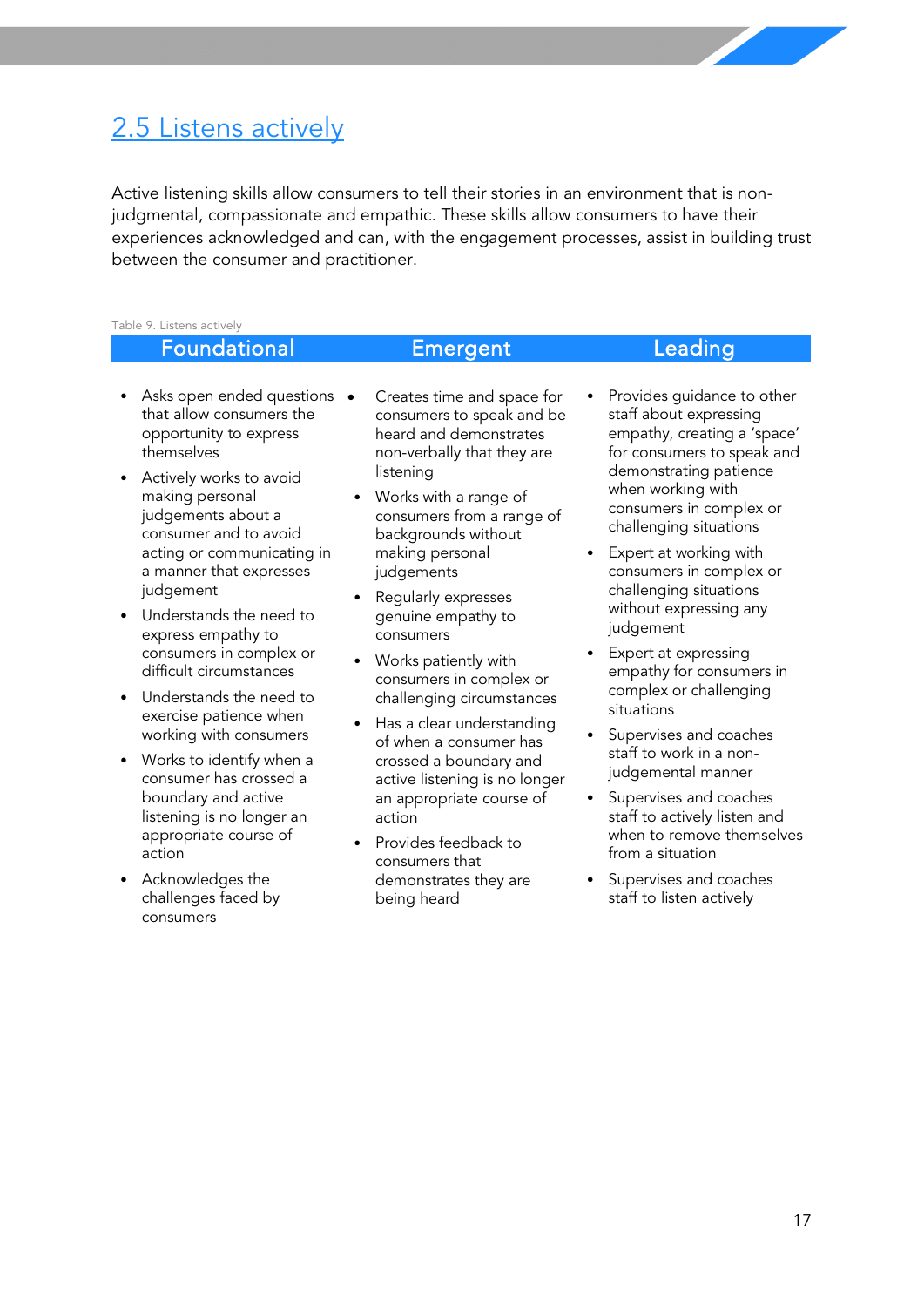## <span id="page-18-0"></span>2.6 Communicates appropriately and effectively

Appropriate and effective communication is the cornerstone of practitioners' interactions with consumers. Effective communication is used to engage consumers in a transparent and honest way, and provide advice and information that is easily understood.

#### Table 10. Communicates appropriately and effectively

#### Foundational **Emergent** Emergent Leading • Provides information to consumers in clear and simple language that is easy to understand, is sensitive to the consumer's circumstances and is culturally appropriate • Writes in clear, simple language that avoids jargon to convey and obtain information, insights and ideas • Is transparent and manages consumers' expectations about what the Confidently communicates complex information to consumers in a culturally appropriate way Writes succinct, high quality communications that are tailored to the audience Explains the service system to the consumer, and where this program fits within the service system in a way that consumers can understand Skilfully and sensitively communicates with consumers in a heightened Is able to overcome (e.g. language barriers, Produces high quality, influential written communications that are tailored to the audience Skilfully communicates in a way that partners with consumers in the decision making journey to create reasonable expectations and promote

- organisation or service can and cannot offer
- Always uses sensitive language
- Uses calm communication to deescalate situations when a consumer is distressed
- Can use interpreters as required
- state of distress
- Skilfully uses interpreters as required
- communication barriers for consumers where they exist Acquired Brain Injury (ABI))
- understanding of the rationale for decisions and actions
- Provides communication guidance to less experienced colleagues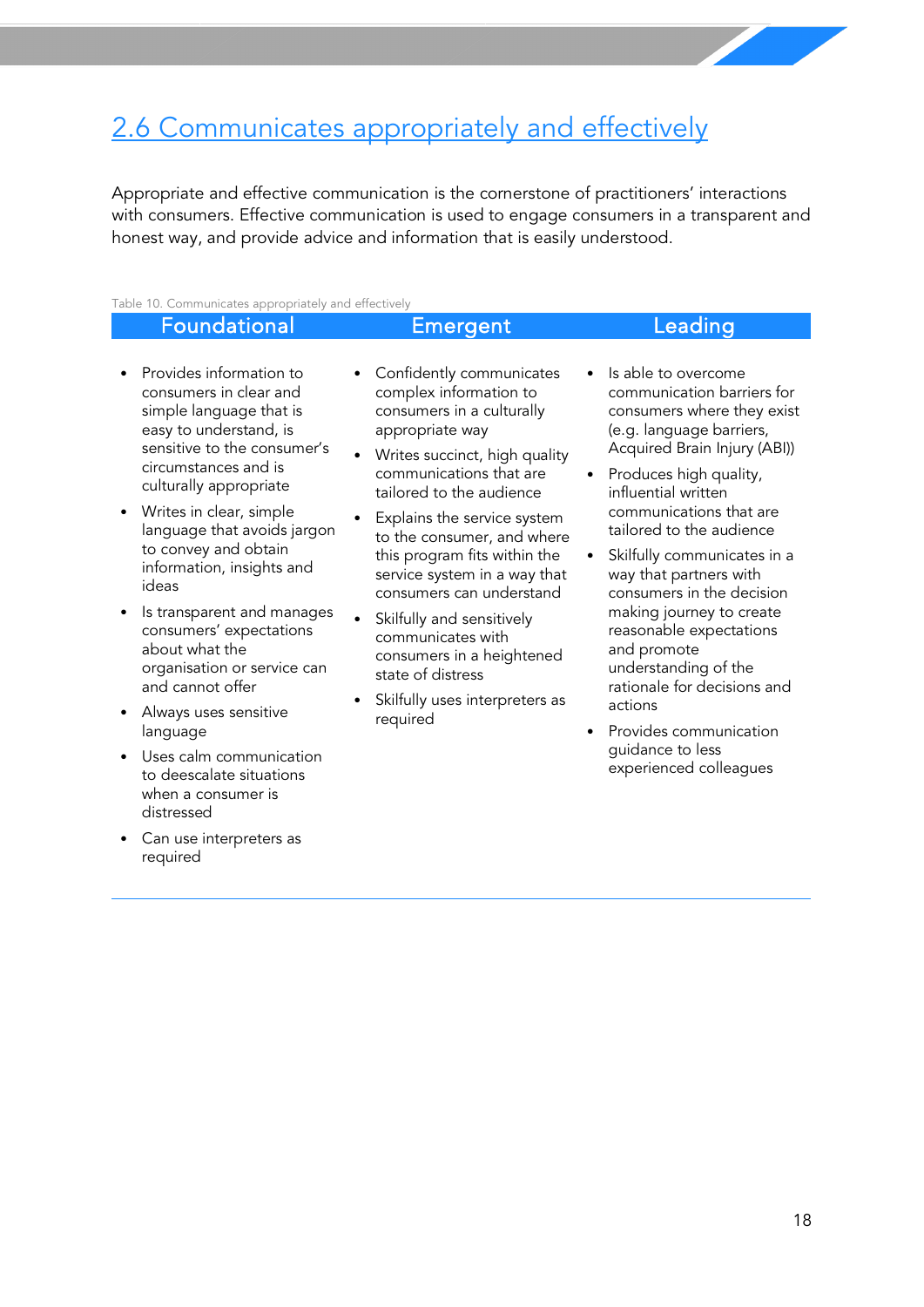# <span id="page-19-0"></span>Domain Three: Determine solutions

Practitioners in the SHS work with consumers to identify consumer preferences and needs. Practitioners use this knowledge, their understanding of the SHS and other service systems and their professional relationships and networks to determine the best solutions in any given situation. A practitioner successful in this domain:

- identifies problems and find solutions
- makes decisions in partnership and appropriately.
- •

### <span id="page-19-1"></span>[3](#page-19-2).1 Identifies problems and finds solutions<sup>3</sup>

To determine the most suitable solution and actions in partnership with a consumer, practitioners can define the presenting issue as understood by the consumer and identify possible underlying causes. Practitioners adopt a curious and inquisitive approach to understanding a consumer's story, circumstances and history. Practitioners are also interested in finding out more about why things are the way they are and in finding creative and innovative solutions.<sup>[4](#page-19-3)</sup> Solutions will be evidence informed, equally combining the best research evidence, consumer experience and practice expertise.<sup>5</sup>

Table 11. Identifies problems and finds solutions

| <b>Foundational</b>                                                                                                                             | Emergent                                                                                                                                                                                                 | Leading                                                                                                                                 |
|-------------------------------------------------------------------------------------------------------------------------------------------------|----------------------------------------------------------------------------------------------------------------------------------------------------------------------------------------------------------|-----------------------------------------------------------------------------------------------------------------------------------------|
| Demonstrates a mindset                                                                                                                          | • Accesses knowledge and                                                                                                                                                                                 | • Uses a range of sources                                                                                                               |
| of curiosity and interest in                                                                                                                    | information from internal and                                                                                                                                                                            | to identify possible or                                                                                                                 |
| understanding each                                                                                                                              | external sources to understand                                                                                                                                                                           | emerging issues that may                                                                                                                |
| consumer's story and                                                                                                                            | the needs of each consumer                                                                                                                                                                               | require intervention                                                                                                                    |
| experience                                                                                                                                      | Skilfully undertakes assessment                                                                                                                                                                          | • Expertly asks non-                                                                                                                    |
| • Seeks advice from senior                                                                                                                      | to identify and respond to                                                                                                                                                                               | confronting questions to                                                                                                                |
| colleagues when faced                                                                                                                           | underlying issues                                                                                                                                                                                        | understand underlying                                                                                                                   |
| with a challenging or                                                                                                                           | Articulates issues logically and                                                                                                                                                                         | issues                                                                                                                                  |
| unfamiliar situation                                                                                                                            | in partnership with the                                                                                                                                                                                  | Defines multiple                                                                                                                        |
| • Works with consumers to                                                                                                                       | consumer and defines logical                                                                                                                                                                             | pathways to resolution                                                                                                                  |
| obtain specific insights or                                                                                                                     | and appropriate pathways to                                                                                                                                                                              | (as appropriate) including                                                                                                              |
| pieces of information                                                                                                                           | resolution                                                                                                                                                                                               | arriving at                                                                                                                             |
| Summarises the current<br>situation logically, and<br>poses possible solutions<br>Draws on available tools<br>and supports to solve<br>problems | Explores creative approaches,<br>options and ideas with<br>consumers to facilitate positive<br>outcomes including alternative<br>or unconventional approaches<br>to get better outcomes for<br>consumers | unconventional solutions<br>where needed<br>Mentors others in<br>developing partnerships,<br>conflict resolution and<br>problem solving |

<span id="page-19-2"></span> <sup>3.</sup> Adapted from Department of Health and Human Services, 2018, Housing Practice Capability Framework, Department of Health and Human Services, Melbourne.

<span id="page-19-3"></span><sup>4.</sup> State of Victoria, Department of Health and Human Services, 'Community Sector Workforce Capability Framework Tool Kit', Council to Homeless Persons, 2017, Accessed July 2019 < [http://chp.org.au/wp-content/uploads/2018/09/Workforce-](http://chp.org.au/wp-content/uploads/2018/09/Workforce-Capability-Framework-tool-kit.pdf)[Capability-Framework-tool-kit.pdf>](http://chp.org.au/wp-content/uploads/2018/09/Workforce-Capability-Framework-tool-kit.pdf)

<span id="page-19-4"></span><sup>5.</sup> Centre for Excellence in Child and Family Welfare, 2019, Child and Family Services, Workforce Capability Framework, Centre for Excellence in Child and Family Welfare, Melbourne.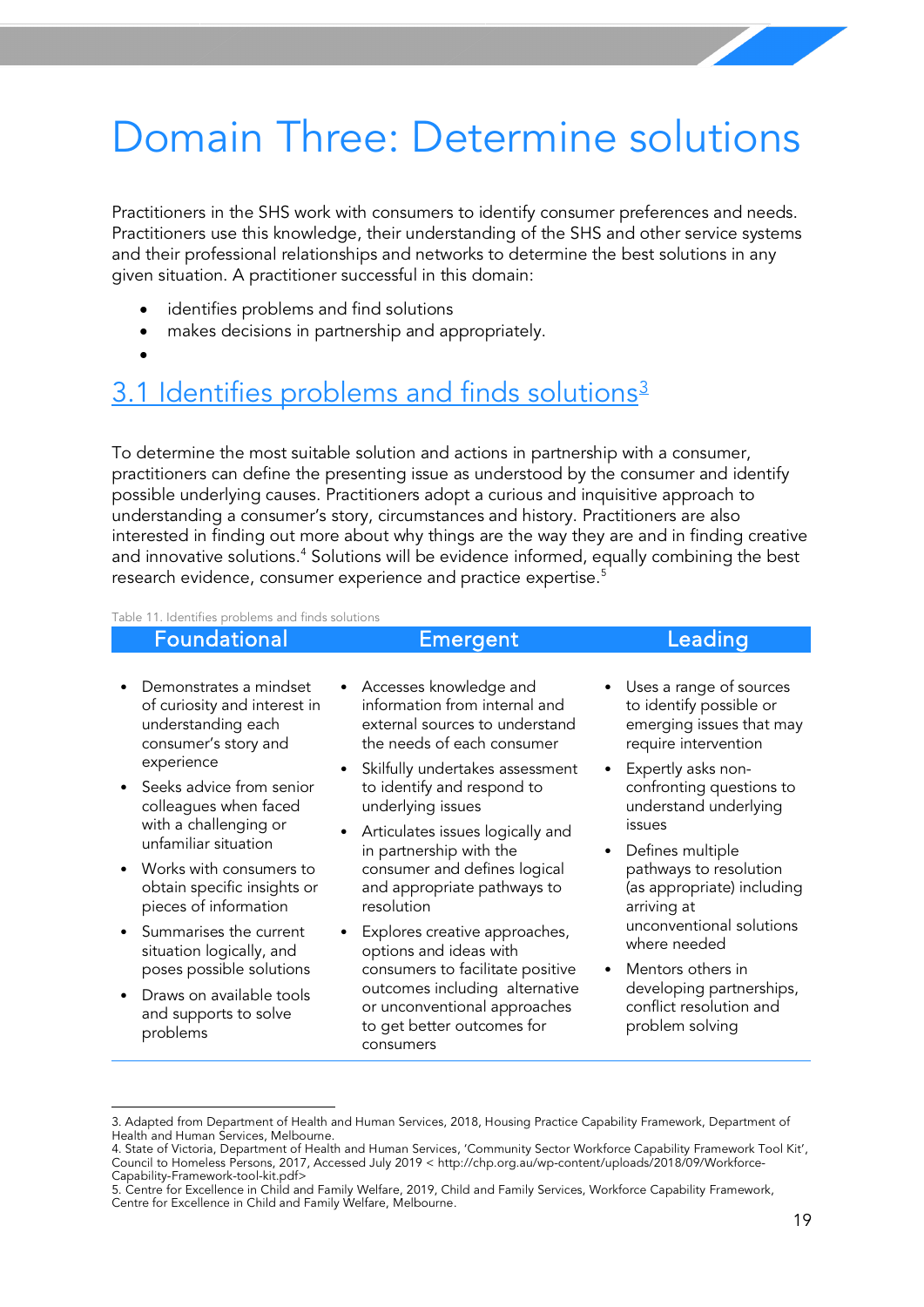## <span id="page-20-0"></span>3.2 Makes decisions appropriately

SHS practitioners operate in an environment that is challenging and often without obvious or ideal solutions. In partnership with the consumer, they exercise sophisticated decisionmaking and use their discretion, often in time-critical situations. They assess risks and act to mitigate identified risks.

#### Table 12. Makes decisions appropriately

#### Foundational Emergent Leading

#### • Determines a course of action when faced with a choice between feasible alternatives with the support of a supervisor where necessary

- Regularly engages in set processes and uses organisational tools to identify risk factors to the consumer, community and self
- Adapts processes under supervision when timeliness of a decision is critical
- Identifies complex factors (such as trauma, mental illness, family violence, AOD) that must be considered when recommending housing and support options for consumers
- Regularly seeks guidance and feedback on own decisions from more experienced staff
- Confidently identifies and mitigates potential harm to the consumer, community and self
- Comfortably exercises discretion to manage circumstances where a routine process or procedure will result in a negative outcome for a consumer
- Accurately accounts for complex factors (such as trauma, mental illness, family violence, AOD) that must be considered when recommending housing and support options for consumers
- Makes robust and considered decisions when recommending housing and support options for consumer even when under pressure
- Seeks confirmation from senior staff when uncertain about a decision
- Expertly identifies and mitigates risk towards the consumer, community and self
- Exercises expert judgement in managing circumstances where a routine process or procedure will result in a negative outcome for a consumer
- Provides guidance to other staff about how to accurately account for complex factors (such as trauma, mental illness, family violence, AOD) that must be considered when recommending housing and support options for consumers
- Provides feedback to new staff about legislation, policies, procedures and guidelines that inform decision making
- Provides mentoring and advice to other staff to support decision making as required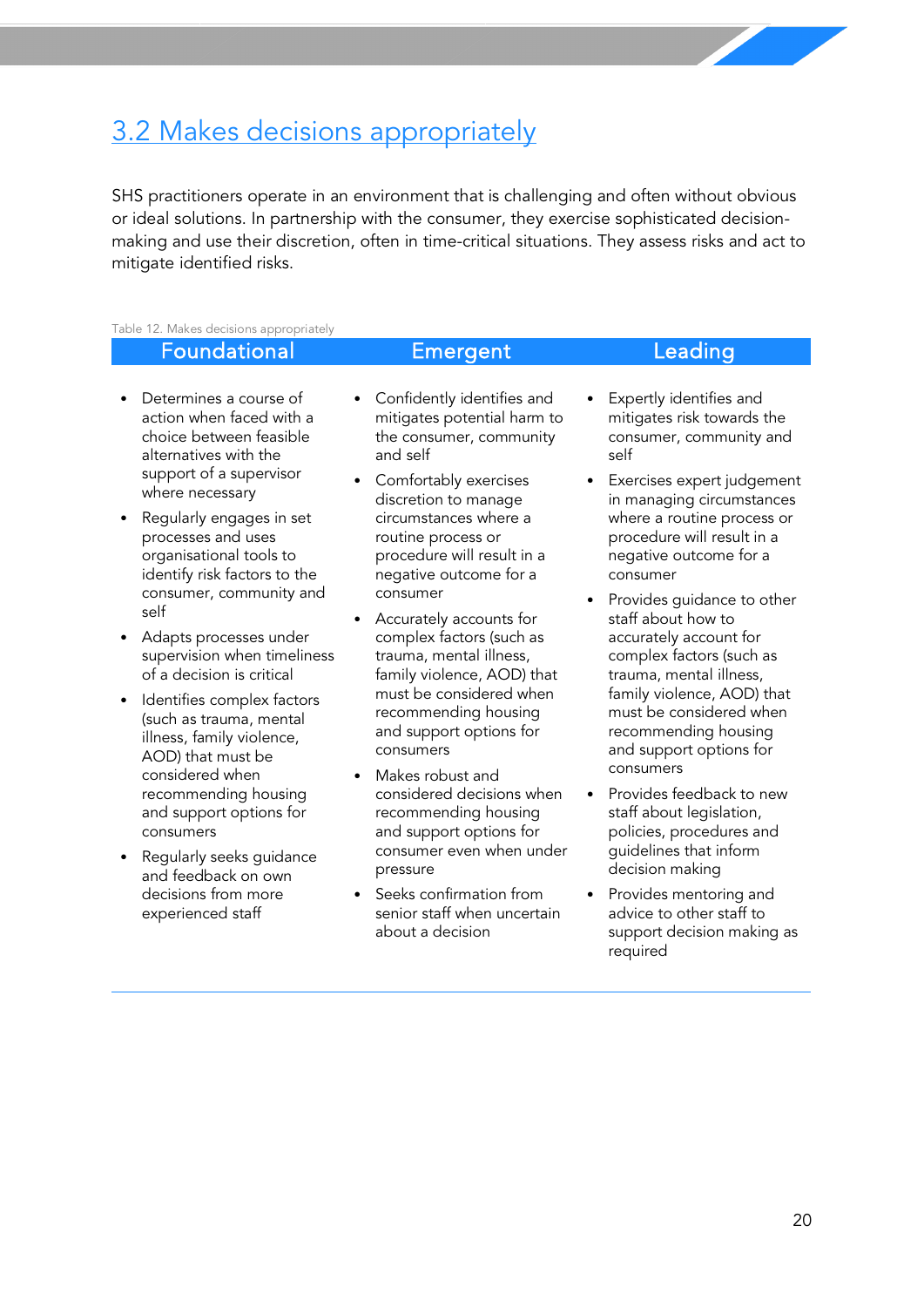# <span id="page-21-0"></span>Domain 4: Deliver services

Once a practitioner begins working with a consumer, the practitioner must deliver a specialist homeless response in an efficient and effective way. A practitioner successful in this domain:

- uses internal systems and processes
- advocates and influences
- is outcomes focused.

### <span id="page-21-1"></span>4.1 Uses internal systems and processes

SHS practitioners use a range of internal and external systems and processes competently. These Client Management Systems include the Specialist Homelessness Information Platform (SHIP), the Specialist Homelessness Online Reporting (SHOR) platform, the Victorian Housing Register and standard software packages such as Microsoft Office. In using each they are required to competently follow a broad range of established processes.\*

#### Table 13. Uses internal systems and processes

| <b>Foundational</b>                                                                                                                              |           | Emergent                                                                                                                                                           | Leading                                                                                                                                                   |
|--------------------------------------------------------------------------------------------------------------------------------------------------|-----------|--------------------------------------------------------------------------------------------------------------------------------------------------------------------|-----------------------------------------------------------------------------------------------------------------------------------------------------------|
| Is familiar with core<br>reporting processes and<br>data definitions across<br>organisation and sources<br>additional information when<br>needed |           | Confidently completes core<br>reporting processes across<br>organisation and supports<br>other staff to record data in<br>line with recognised data<br>definitions | Takes responsibility for<br>ensuring the organisation<br>meets core reporting<br>requirements while<br>ensuring quality of the<br>reporting is maintained |
| • Works accurately with core<br>information platforms                                                                                            |           | Extracts information and<br>evidence from core                                                                                                                     | Supports other staff to use<br>core information platforms                                                                                                 |
| Maintains accurate<br>electronic records                                                                                                         | $\bullet$ | information platforms<br>Records high quality data                                                                                                                 | • Extracts and utilises data<br>from core information                                                                                                     |
| • Has awareness of the<br>benefits and uses of digital<br>tools and technologies                                                                 |           | with awareness of the<br>implications of poor data<br>quality                                                                                                      | platforms to identify trends<br>and guide planning                                                                                                        |
|                                                                                                                                                  |           | Ready to adapt practices to<br>maximise use of digital<br>tools and technologies                                                                                   | Supports other staff in the<br>uptake of digital tools and<br>technologies                                                                                |

\*These processes include opening and closing support periods, assessment, risk assessment and safety planning, case notes, information sharing, mandatory reporting, referrals, consumer feedback.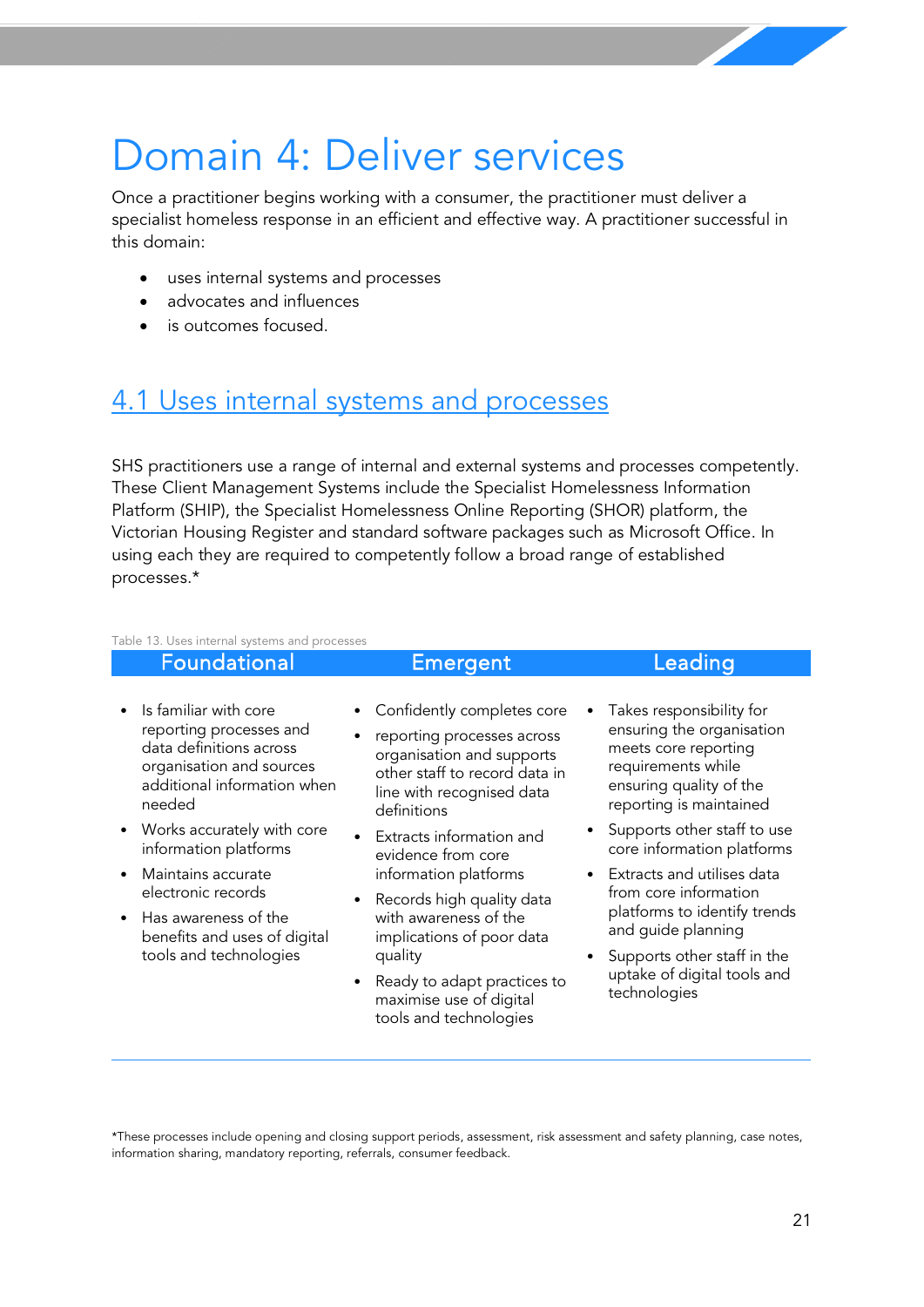## <span id="page-22-0"></span>4.2 Advocates and influences

To achieve the best outcomes for consumers accessing services, practitioners utilise a rights-based, person-centred approach to resolving issues and advocating on behalf of consumers. This is underpinned by practice that aims to build consumers' skills in advocating for themselves.

#### Table 14. Advocates and influences

### Foundational Emergent Leading

- Asks thoughtful questions and engages respectfully to understand consumers' motivations and any presenting issues
- Speaks with consumers in a manner that is positive and respectful
- Uses language and practice that builds hope
- Provides information to enable consumers to make informed choices and consider alternatives
- Provides information to consumers about their rights and responsibilities
- Encourages consumer to exercise their rights
- Balances an optimistic and realistic outlook
- Develops skills in motivational interviewing to encourage consumers to engage in additional supports and to modify problematic behaviours
- Is purposeful in all communication with consumers
- Works collaboratively with consumers to explore options and possible outcomes enabling them to lead decision making
- Works with consumers to develop their knowledge and skills around their rights and responsibilities
- Negotiates with and on behalf of consumers in areas of dispute to achieve mutually beneficial solutions where possible
- Uses their professional relationships and networks to achieve the best outcomes for consumers
- Delivers practice that encourages consumers to balance an optimistic and realistic outlook

- Skilfully utilises motivational interviewing to encourage consumers to engage in additional supports and modify problematic behaviours
- Provides high level advocacy with and on behalf of consumers to achieve the best possible outcomes
- Models practice and mentors consumers in exercising their rights and responsibilities
- Guides other staff members in conducting rights-based, person centred advocacy for consumers.
- Guides other staff members in working with consumers to allow them to be active decision makers in their housing journey
- Models practice that encourages staff members to balance an optimistic and realistic outlook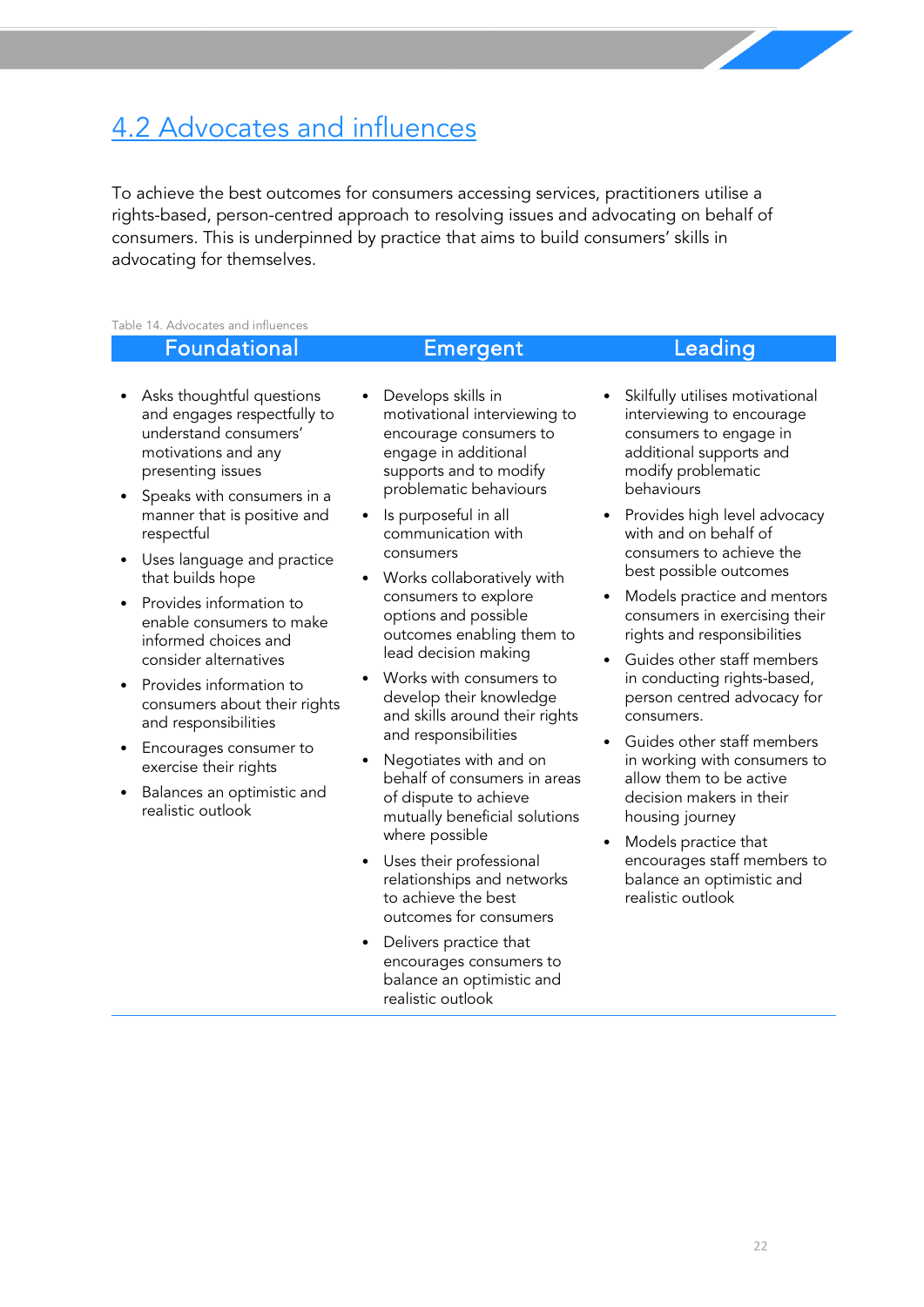## <span id="page-23-0"></span>4.3 Is outcomes focused

Achieving improvements in consumer's lives is central to the work of the SHS. Practitioners work with consumers to identify and achieve particular outcomes. The accumulation of many individual participant outcomes contributes directly to program outcomes, and ultimately to broader population outcomes.

Table 15. Is outcomes focused

#### Foundational Emergent Leading • Works with consumers to identify desired outcomes • Ensures service delivery is focused on meeting the desired outcomes identified by consumers • Ensures accurate data recording that can be aggregated into consumer outcomes reporting • Expertly works with consumers to identify desired outcomes and steps to be undertaken to reach goals • Confidently delivers services that monitor progress against desired outcomes identified by consumers • Confidently records information and understands the link between data quality and • Expertly understands the indicators associated with outcome measurement and tracks progress against desired outcomes identified by consumers • Takes a lead role in overseeing data quality

outcome reporting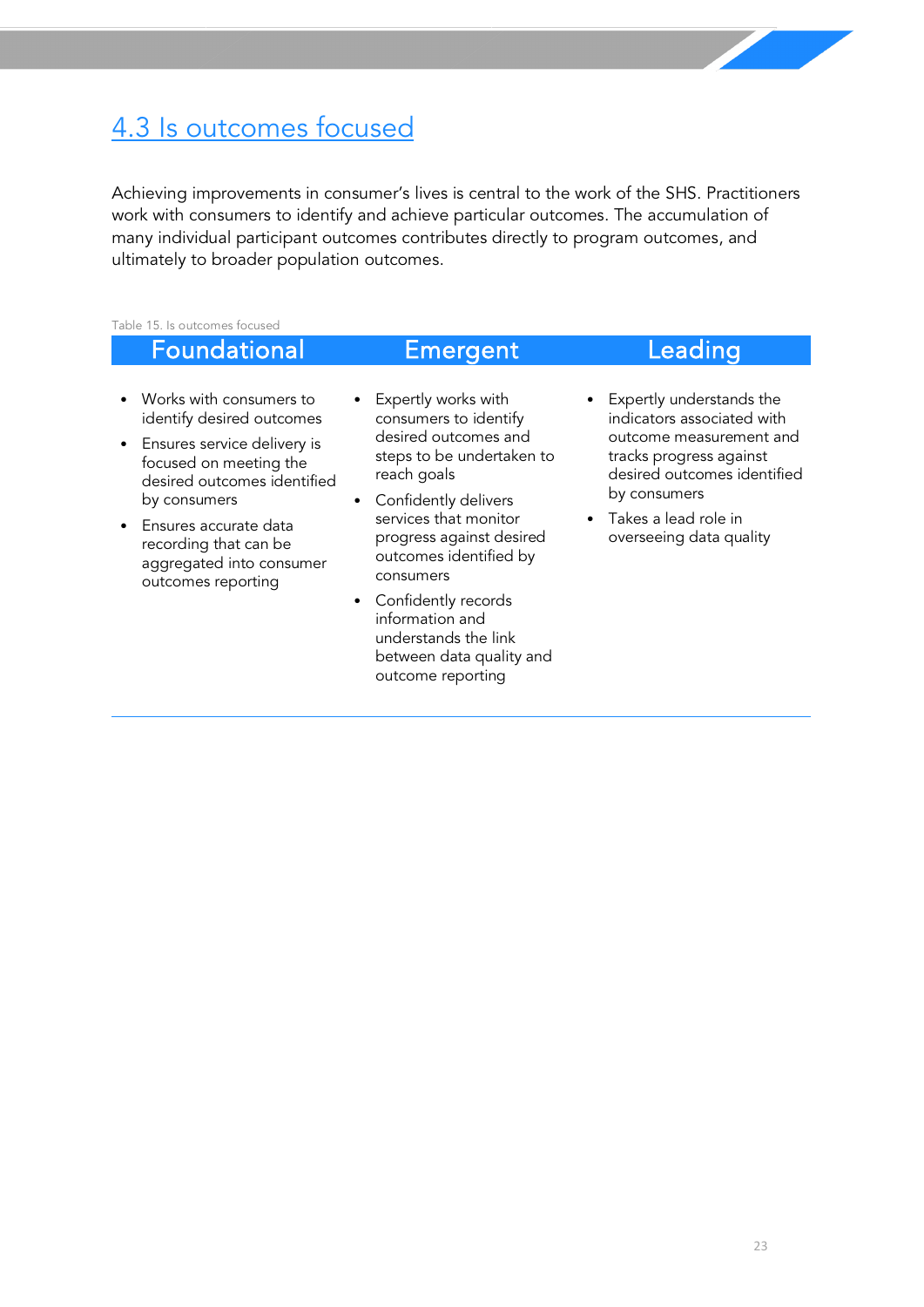# <span id="page-24-0"></span>Domain five: Manages self

The work of SHS practitioners can be challenging and demanding as they are likely to be working with consumers who are experiencing difficult and complex life events. In this context, practitioners must manage numerous competing priorities, deliver time critical interventions and ensure they continue to deliver high quality services in an emotionally taxing environment. A practitioner successful in this domain:

- manages time effectively
- is adaptable and flexible

arise

• demonstrates resilience and self-care.

### <span id="page-24-1"></span>5.1 Manages time effectively

In a resource constrained environment, practitioners in the SHS are often required to balance numerous competing priorities and deliver positive outcomes with limited capacity. To do this, they must efficiently prioritise, plan and coordinate activities and logistics.

| Table 16. Manages time effectively                                                                         |                                                                                                              |                                                                                                                 |
|------------------------------------------------------------------------------------------------------------|--------------------------------------------------------------------------------------------------------------|-----------------------------------------------------------------------------------------------------------------|
| Foundational                                                                                               | Emergent                                                                                                     | Leading                                                                                                         |
| Comfortably uses the<br>organisation's technology<br>and tools to manage the<br>allocation of time         | Prioritises own tasks to<br>ensure own workload is<br>managed as effectively as<br>possible                  | Actively manages<br>interruptions to ensure<br>sufficient productivity of self<br>(and others)                  |
| Undertakes a structured<br>process to prioritise<br>activities                                             | Plans activities in advance<br>$\bullet$<br>to ensure deadlines are met<br>and tasks are completed in        | Supports others to prioritise<br>tasks to ensure workload is<br>managed as effectively as                       |
| Recognises the difference<br>between urgent and<br>important activities so able<br>to attend to both types | the appropriate sequence<br>Completes both day to day<br>tasks and high priority tasks<br>in a timely manner | possible<br>Is able to perform at a high<br>$\bullet$<br>level under pressure such<br>as during high demand and |
| Is aware of the likely<br>duration for core tasks                                                          | Reorganises activities when<br>unexpected interruptions                                                      | in challenging<br>environments                                                                                  |
| Is organised and diligent in<br>completing tasks on time                                                   | arise                                                                                                        |                                                                                                                 |
| Seeks guidance about<br>prioritising tasks when<br>unexpected interruptions                                |                                                                                                              |                                                                                                                 |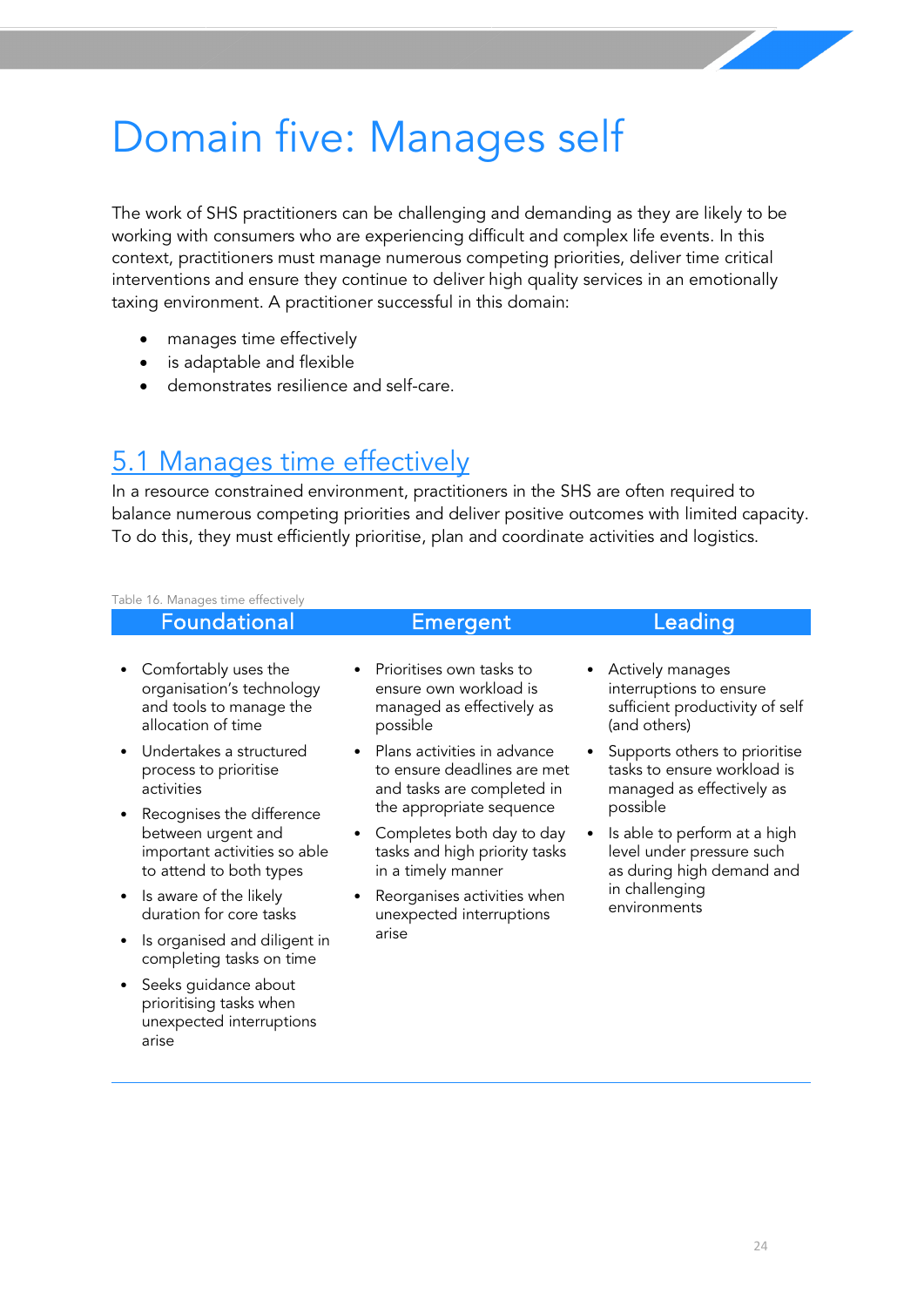## <span id="page-25-0"></span>5.2 Is adaptable and flexible

Given the dynamic and varied responsibilities, and the often-changing circumstances of consumers, practitioners must be adaptable in how they address and meet consumer needs and preferences. SHS practitioners are prepared to think flexibly and are comfortable with the knowledge that situations may change without notice and be able to work with that uncertainty and unpredictability.

Table 17. Is adaptable and flexible

|           | Foundational                                                                |           | Emergent                                                                                                                                 |  | Leading                                                                                                                   |
|-----------|-----------------------------------------------------------------------------|-----------|------------------------------------------------------------------------------------------------------------------------------------------|--|---------------------------------------------------------------------------------------------------------------------------|
|           |                                                                             |           |                                                                                                                                          |  |                                                                                                                           |
|           | Demonstrates an appetite<br>to learn new skills                             |           | • Demonstrates an appetite<br>for learning new<br>approaches (to reflect<br>organisation or team<br>priorities)                          |  | Is willing to adapt practice<br>and to explore alternative<br>approaches to achieve<br>positive outcomes for<br>consumers |
| $\bullet$ | Demonstrates readiness to<br>learn from others through<br>asking questions, |           |                                                                                                                                          |  |                                                                                                                           |
|           | observation, mentoring and<br>shadowing                                     | $\bullet$ | Reflects on own approach<br>to inform improved                                                                                           |  | Encourages others to<br>reflect on and learn from                                                                         |
|           | Demonstrates readiness to                                                   |           | practices                                                                                                                                |  | experiences                                                                                                               |
|           | assist or take on resolution<br>of an urgent issue                          | $\bullet$ | Suggests alternative or<br>innovative approaches to                                                                                      |  | Actively seeks out alternate<br>approaches or services to                                                                 |
|           | Accepts new and different<br>situations as a matter of                      |           | get better outcomes for<br>consumers <sup>8</sup>                                                                                        |  | support consumers when<br>the conventional options<br>are not available or in the                                         |
|           | course <sup>6</sup>                                                         |           | • Uses discretion to adapt a<br>previously decided pathway<br>when new information<br>reveals an alternative, and<br>preferred, solution |  |                                                                                                                           |
|           | Identifies opportunities to<br>improve own efficiency <sup>7</sup>          |           |                                                                                                                                          |  | consumer's best interests<br>Encourages others to think                                                                   |
|           | • Takes on board feedback<br>from peers and manager on                      |           |                                                                                                                                          |  | 'outside the box' to get<br>better outcomes for                                                                           |
|           | work practices and<br>performances                                          |           | Seeks out feedback from                                                                                                                  |  | consumers                                                                                                                 |
|           |                                                                             |           | peers and manager<br>regarding work practices                                                                                            |  | Role models receiving and<br>giving useful feedback                                                                       |

and performance

<span id="page-25-1"></span><sup>7.</sup> Victorian Public Sector Commission, 'Capability Dictionary (entry for adaptability)', Victorian State Government', Accessed July 2019 < [https://capability.vic.gov.au/>](https://capability.vic.gov.au/)

<span id="page-25-2"></span><sup>7. &#</sup>x27;Victorian Public Service Enterprise Agreement', Fair Work Commission, 2016, Accessed July 2019 p.145

<sup>&</sup>lt;https://www.fwc.gov.au/documents/documents/agreements/fwa/ae418873.pdf>

<span id="page-25-3"></span><sup>8.</sup> Department of Health and Human Services, 2018, Housing Practice Capability Framework, Department of Health and Human Services, Melbourne.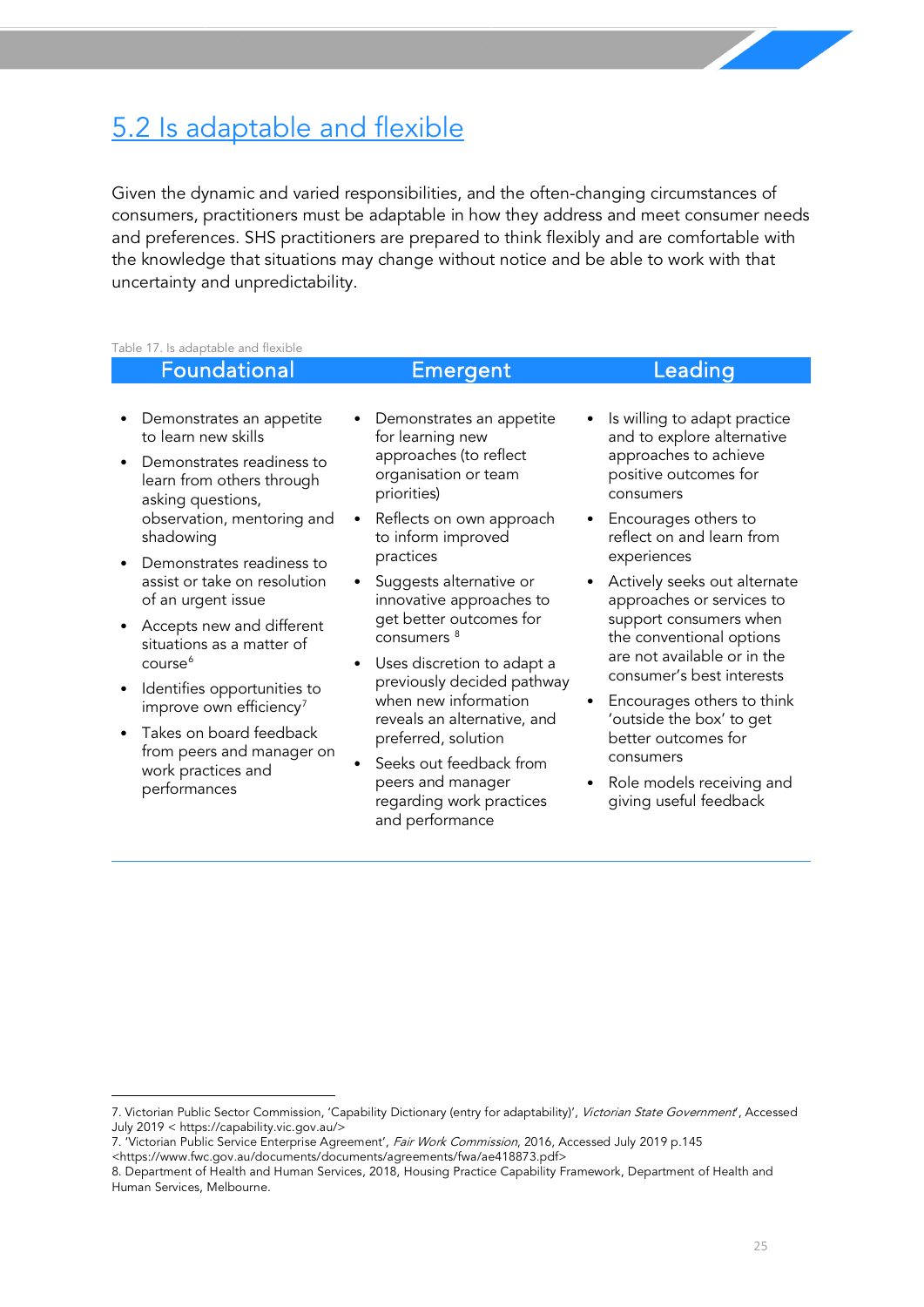## <span id="page-26-0"></span>5.3 Demonstrates resilience and self-care

Practitioners in the SHS must manage, support and respond to, challenging events in the lives of consumers. This emotionally taxing work can also have a cumulative effect on practitioners' well-being. To be successful in such an environment, practitioners bring a degree of resilience and an ability to implement self-care strategies. Resilience speaks to a practitioner's ability to maintain a positive attitude and continue to deliver consistently high-quality work despite the challenging environment.<sup>9</sup> Self-care is demonstrated when practitioners know the limitations of their roles, are committed to developing their skills and can access support through debriefing and supervision<sup>[10](#page-26-2)</sup>.

Table 18. Demonstrates resilience and self-care

#### Foundational Emergent Leading • Demonstrates professional boundaries • Applies tools and techniques for maintaining composure when dealing with challenging consumer interactions or exposure to vulnerability and disadvantage • Applies self-care tools and techniques for building resilience and ensuring own wellbeing • Has a clear understanding of own limitations and can identify when to seek support Is aware of personal values Comfortably works with consumers and in stressful environments, while appropriately applying techniques for maintaining own wellbeing • Implements self-care techniques to address feelings of being overwhelmed • Employs a range of selfcare tools and techniques to prevent burn-out and enable quick recovery following challenging events Seeks support proactively Is aware of the impact of and techniques for consumers and stressful environments behaviour Supports other staff members to manage contributes to the and procedures for within the team of self- awareness and

- and monitors impact on the quality of service delivery
- Seeks support proactively
- Identifies and diminishes risks to personal safety
- own life experiences and ensures that all consumers receive the same level of high quality service
- Undertakes high level assessment of risk to personal safety and uses experience to mitigate risks
- Is expert at utilising tools maintaining wellbeing and self-care when dealing with
- Role models help-seeking
- challenging situations and development of processes supporting staff wellbeing
- Demonstrates a high level understanding of practice strengths and challenges, and supports other staff to develop improved selfawareness and insight in practice
- Undertakes high level assessment of risk to personal safety and wellbeing and mitigates these risks

<span id="page-26-1"></span><sup>10.</sup> Adapted from: Victorian Public Sector Commission, 'Capability Dictionary (entry for resilience)', Victorian State Government', Accessed July 2019 < [https://capability.vic.gov.au/>](https://capability.vic.gov.au/)

<span id="page-26-2"></span><sup>11.</sup> Cash R, O'Donnell M, Varker T, Armstrong R, Di Censo L, Zanatta P, Murnane A, Brophy, L, & Phelps A, 2014, Trauma and homelessness. Worker Guidebook. Prepared by the Australian Centre for Posttraumatic Mental Health in collaboration with Sacred Heart Mission, Mind Australia, Inner South Community Health and VincentCare Victoria.